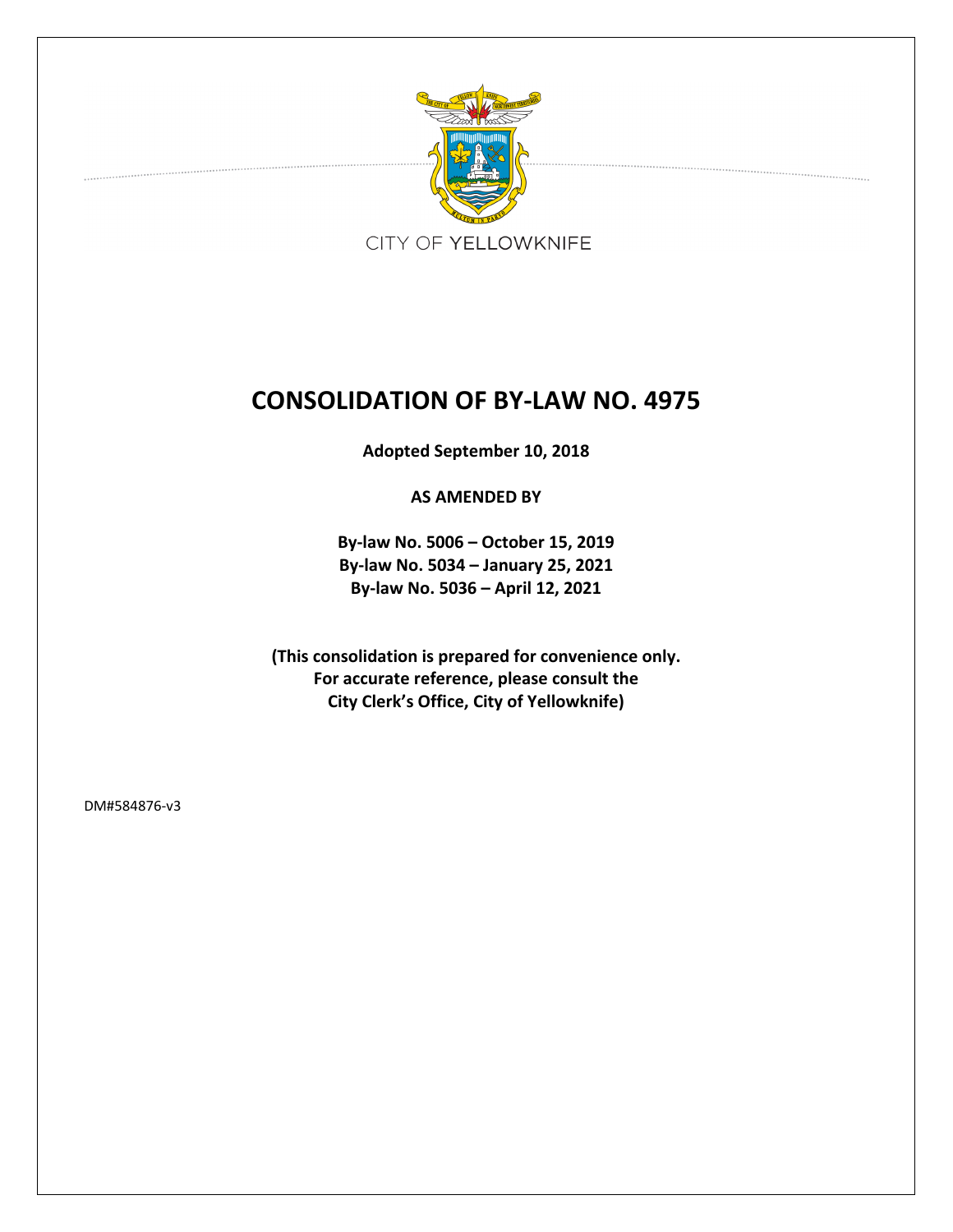

# **BY‐LAW NO. 4975**

**BC 25**

A BY‐LAW of the Council of the Municipal Corporation of the City of Yellowknife in the Northwest Territories, to allow for orderly, open and efficient conduct of its meetings and to establish terms of reference for its standing committees.

PURSUANT TO Sections 29 – 40 inclusive of the *Cities, Towns and Villages Act*, S.N.W.T. 2003, c.22.

WHEREAS Council shall, by‐law, make rules respecting procedures for Council.

NOW, THEREFORE, THE COUNCIL OF THE MUNICIPAL CORPORATION OF THE CITY OF YELLOWKNIFE, in regular sessions duly assembled, enacts as follows:

# **PART 1 – SHORT TITLE AND INTERPRETATION**

#### **Short Title**

1. This By‐law may be cited as the "Council Procedures By‐law".

#### **Interpretation**

2. In this By-law, unless the context otherwise requires:

"City" means the Municipal Corporation of the City of Yellowknife;

# **Definition "City Administrator" deleted and replaced with "City Manager" by By‐law No. 5036 on April 12, 2021**

"City Clerk" means the person duly appointed as such from time to time and includes his or her deputy;

#### **As amended by By‐law No. 5036 April 12, 2021**

"City Manager" means the Senior Administrative Officer of the City appointed pursuantto the *Cities, Towns and Villages Act* of the Northwest Territories and includes any person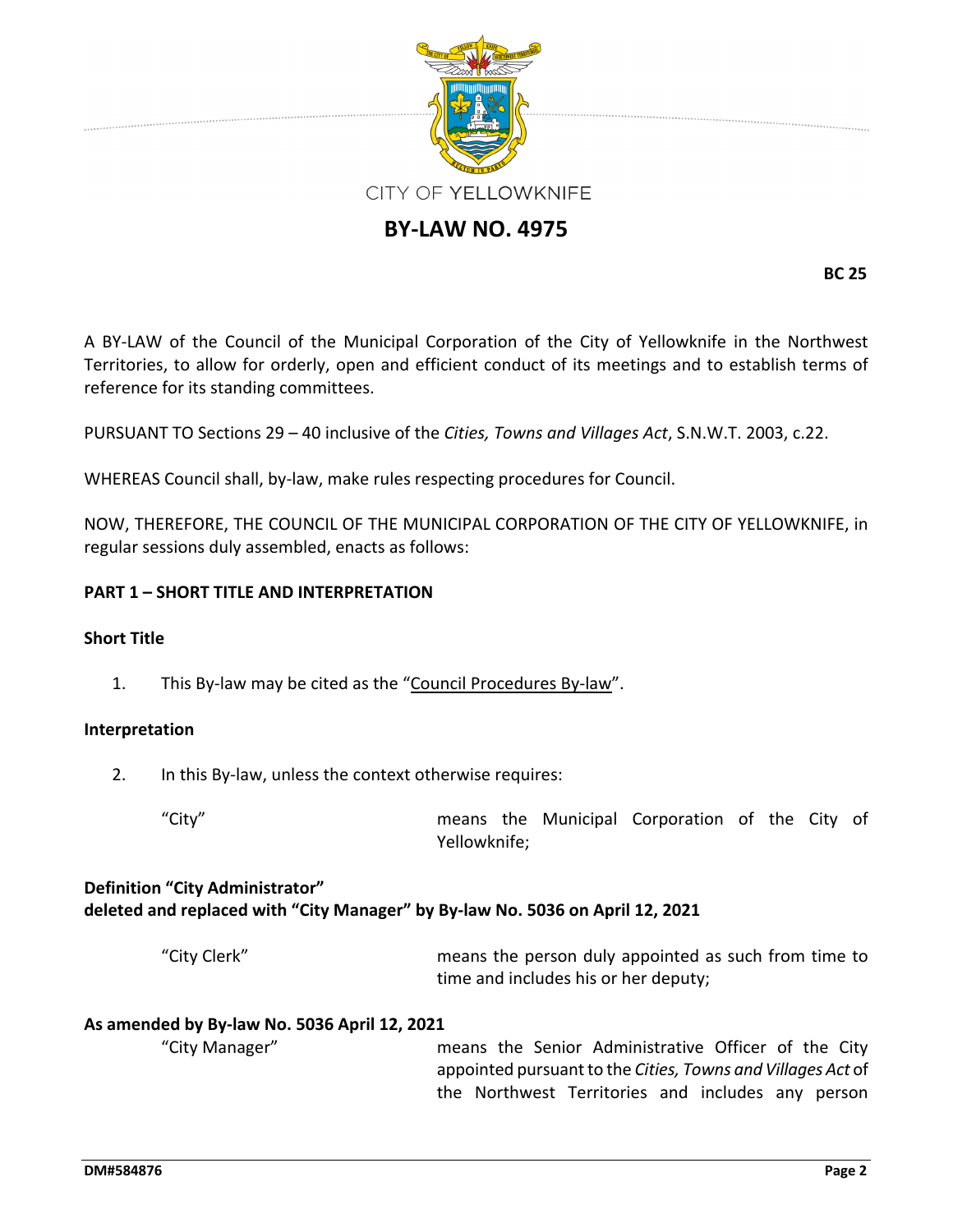- "Confidential" means containing information whose unauthorized disclosure could be prejudicial to the interest of the City or persons involved;
- "Conflict of Interest" includes a Pecuniary Interest or circumstances where an individual is, or could be, influenced, or appear to be influenced, by a personal interest when carrying out their public duty including anything that gives rise to bias, prejudgment, close mindedness, or undue influence;
- "Council" means the Council of the City of Yellowknife;
- "Councillor" means a Member of Council other than the Mayor;
- "CTV Act" meansthe *Cities, Towns and Villages Act* of the Northwest Territories;
- "Director" means the head of any department of the City or any person appointed to act on their behalf;
- "Mayor" means the Mayor of the City of Yellowknife;
- "Member" means a member of Council, inclusive of the Mayor;
- "Minister" means the Minister of Municipal and Community Affairs;
- "Officer" means the City Manager, or an employee of the City appointed as an Officer pursuant to the CTV Act, of the Northwest Territories;
- "Peace Officer" means a peace officer as defined in the *Criminal Code;*
- "Pecuniary Interest" means a direct or indirect pecuniary interest as defined in the *Conflict of Interest Act*;

"Public Notice" means public notice in accordance with the CTV Act;

- "Presiding Officer" means:
	- (a) the Mayor;
	- (b) in the absence of the Mayor, the Deputy Mayor; or
	- (c) in the absence of both the Mayor and the Deputy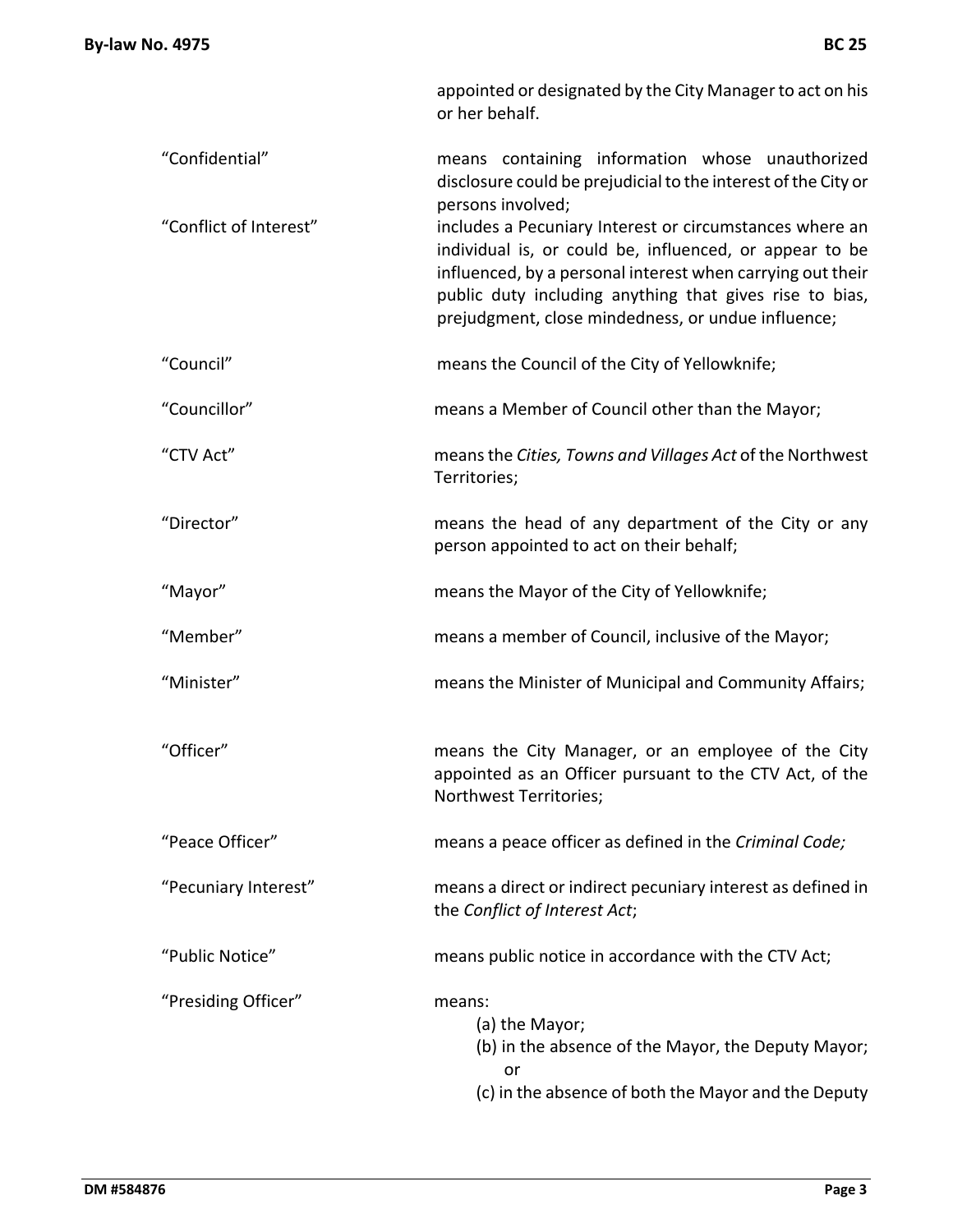|                            | Mayor, any other Member chosen to preside<br>over a meeting in accordance with section 15(2),<br>or, as the context requires, a Member that<br>temporarily assumes the chair;                                           |
|----------------------------|-------------------------------------------------------------------------------------------------------------------------------------------------------------------------------------------------------------------------|
| "Private Meeting"          | means a meeting or a portion of a meeting which is closed<br>to the public;                                                                                                                                             |
| "Special Resolution"       | means a resolution requiring the approval of two-thirds of<br>the Members in attendance at a regular meeting of Council<br>or two-thirds of the members of a standing or special<br>committee present at a meeting; and |
| "Statutory Public Hearing" | means a hearing required to be held pursuant to a statute<br>of the Northwest Territories or a by-law of the City before<br>a proposed by-law may be enacted.                                                           |

#### **Appointment of Acting Mayor**

3. Where both the Mayor and the Deputy Mayor are absent or unable to perform their duties, the Mayor or Deputy Mayor, as the case may be, shall appoint an acting Mayor.

#### **Paramount Rules**

4. If the provisions of any other by-law conflict with the rules of this By-law, this By-law will prevail.

#### **Suspension or Modification**

5. Except where bound by the terms and provisions of an Act of the Northwest Territories or an Act of Parliament, Council may suspend, by a resolution unanimously approved by all Members present at a meeting, any or all of the rules established by this by-law for the whole or part of that meeting.

#### **Reference Source**

6. In all cases not provided for in this By-law, Bourinot's Rules of Order, Fourth Revised Edition shall be followed so far as they are applicable.

#### **PART 2 – MEETINGS – GENERAL CONDUCT THEREOF**

#### **First Meeting**

7. (1) Prior to commencement of the first meeting of Council following a general election, every Member shall take the Oath of Office.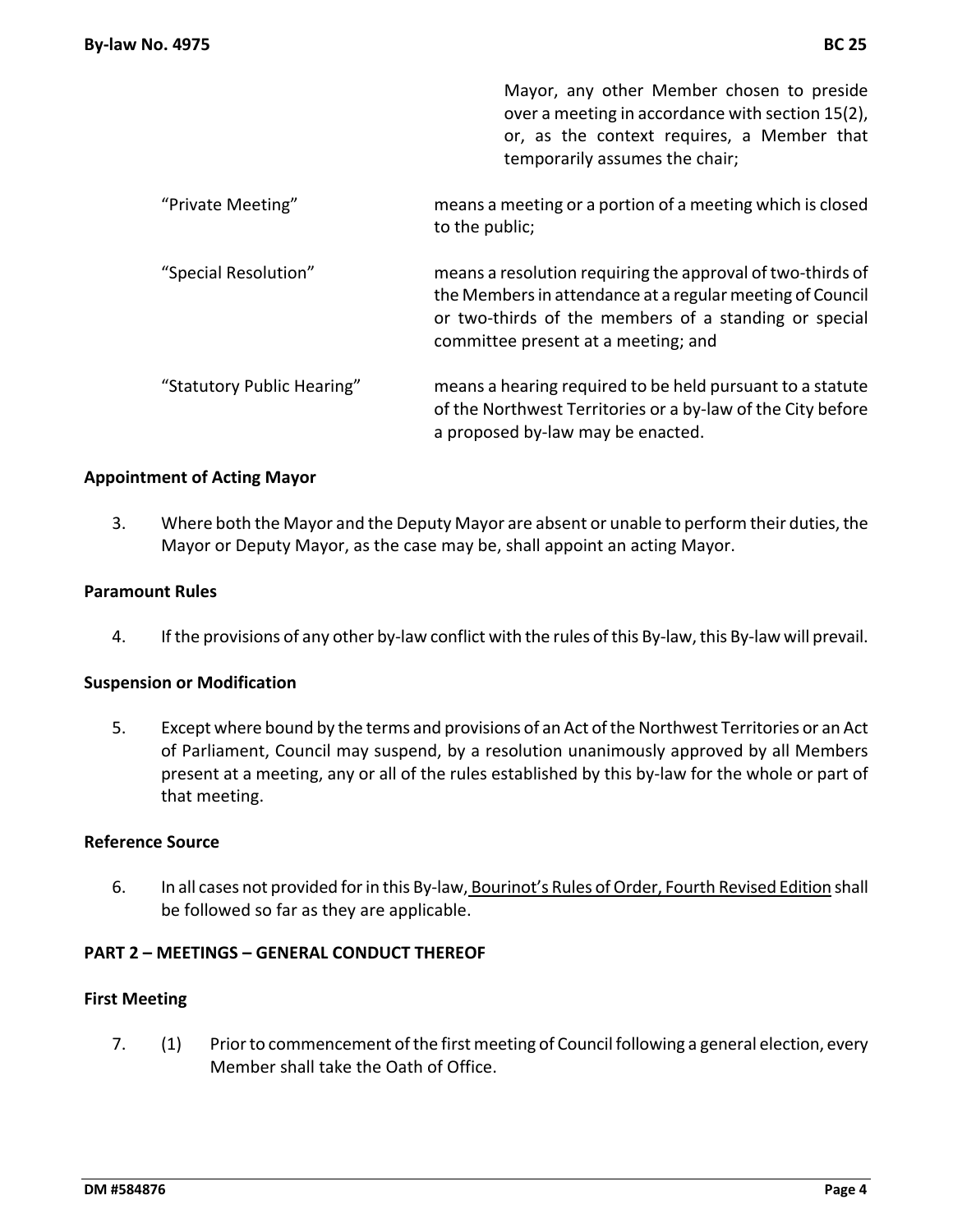- (2) Where the Mayor does not designate the time and place of the first meeting of Council following a general election, the Mayor shall be deemed to have designated the second Monday in November at 7:00 p.m., unless that day is a holiday, in which case the meeting shall be held on the next regular working day at 7:00 p.m.
- (3) At this meeting Council shall, by resolution:
	- i. appoint, on the recommendation ofthe Mayor, a Deputy Mayor. This appointment shall be reviewed annually;
	- ii. appoint Councillors to Special Committees of Council based on the best interests of the City and desires expressed by Councillors. These appointments shall be reviewed annually; and
	- iii. review the Council Code of Ethics By‐law.
- (4) The seating of newly‐elected Councillors shall be determined by lots drawn by the City Manager prior to the commencement of the first regular meeting of Council after an election.

# **Regular Meetings**

- 8. (1) Subject to Section 7, regular meetings of Council shall be held on the second and fourth Monday of each month, at 7:00 p.m., unlessthat day falls on a holiday, in which case the meeting shall be scheduled for the next regular working day at 7:00 p.m.
	- (2) Regular Council meetings and Statutory Public Hearings shall be held in the Council Chamber, City Hall unless otherwise determined by the Mayor.
	- (4) The Mayor may cancel any regular meeting of Council if he or she anticipates that there will not be a quorum for the meeting or if there are no items for the agenda provided that notice of the cancellation is given at least 24 hours in advance.

#### **Section 8.(5) as amended by By‐law No. 5036 April 12, 2021**

- (5) Notwithstanding subsection (1), Council shall not meet on the second Monday in the months of July and August, and shall meet once, as determined by the Mayor, in Decemberin each calendar year unless a special meeting of Council is called forthat date.
- (6) Where the time, date or location of any regular meeting is changed, or a meeting is canceled pursuant to subsections 8(4), the City Clerk will provide Public Notice, cause the Public Notice to be posted on the City's website and provide notice to:
	- (a) all Members;
	- (b) the City Manager; and
	- (c) all Directors.

#### **Special Meetings**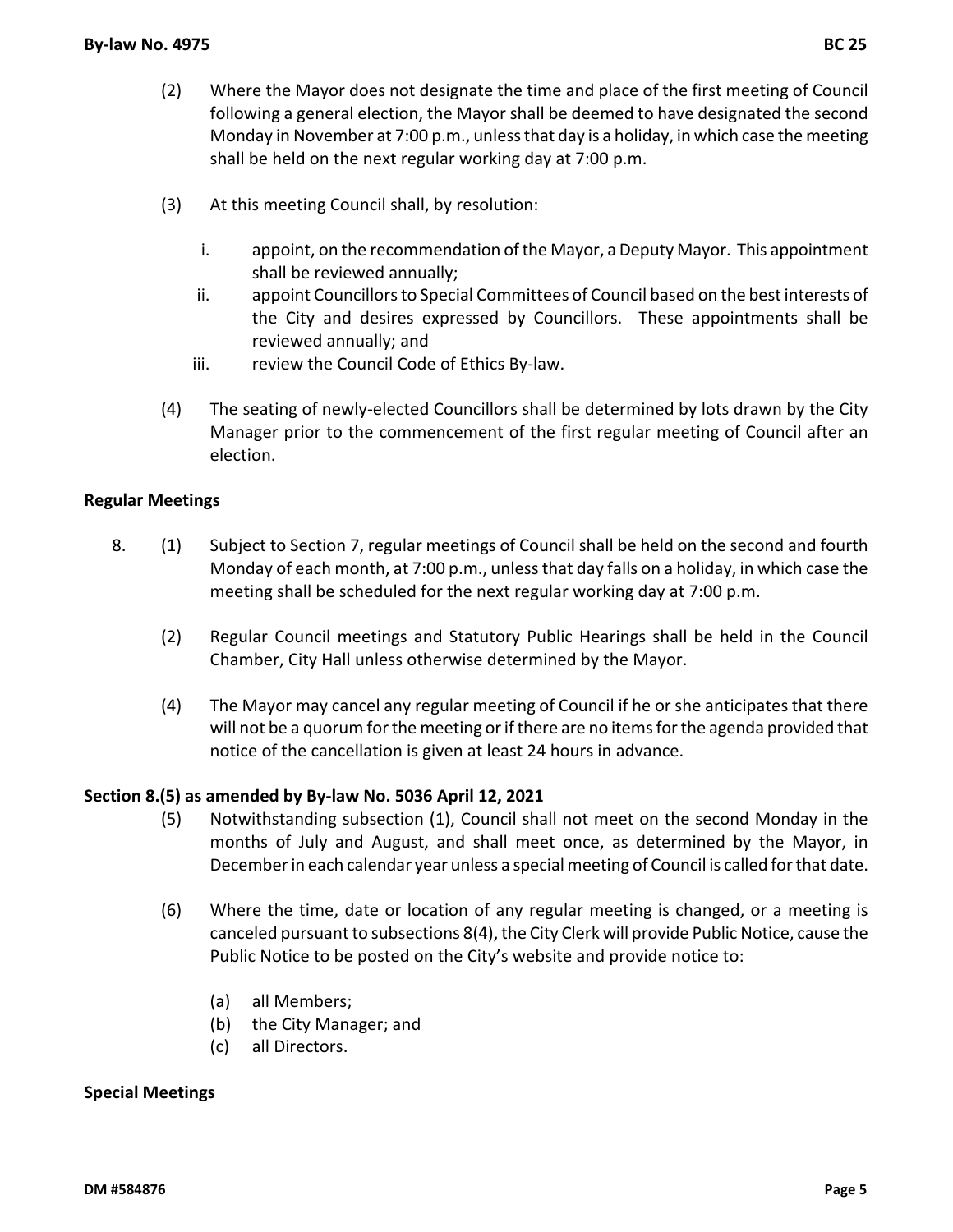- 9. (1) A special meeting of Council may be called by the Mayor or any two Councillors at any time and the calling of such meetings shall be in accordance with the requirements of the CTV Act.
	- (2) Section 23 relating to the holding of a Private Meeting applies to a special meeting of Council.
	- (3) Where a special meeting has been called pursuant to subsection (1), the City Clerk shall provide Public Notice, cause the Public Notice to be posted on the City's website, and give at least 48 hours notice to:
		- (a) all Members;
		- (b) the City Manager; and
		- (c) all Directors.
	- (4) The notice referred to in subsection (3) shall indicate the time, date, location and purpose for the special meeting of Council.
	- (5) No other business shall be conducted at a special meeting except that which is included on the notice referred to in subsection (4), unless all Members are present and they all agree.

#### **Emergency Meetings**

10. A Member may call an Emergency Meeting of Council where the Member considers that an emergency exists or may exist in the City and the calling of such a meeting shall be in accordance with the CTV Act.

#### **Attendance**

- 11. (1) Any Member absent for three (3) consecutive regular meetings of Council, without Council's permission by resolution passed at a regular meeting of Council, shall be deemed to have resigned.
	- (2) Permission for a Member to be absent from a regular meeting of Council pursuant to subsection (1) shall not be unreasonably denied.
	- (3) (a) A Member may participate in a meeting using an electronic means of communication if it enables the Members to hear and speak to each other, and allows the public to hear the Members.
		- (b) A Member participating in a meeting in a manner referred to in subsection (a) is deemed to be present at the meeting.
		- (c ) Only Members who, at the time of the meeting, are outside the municipality or are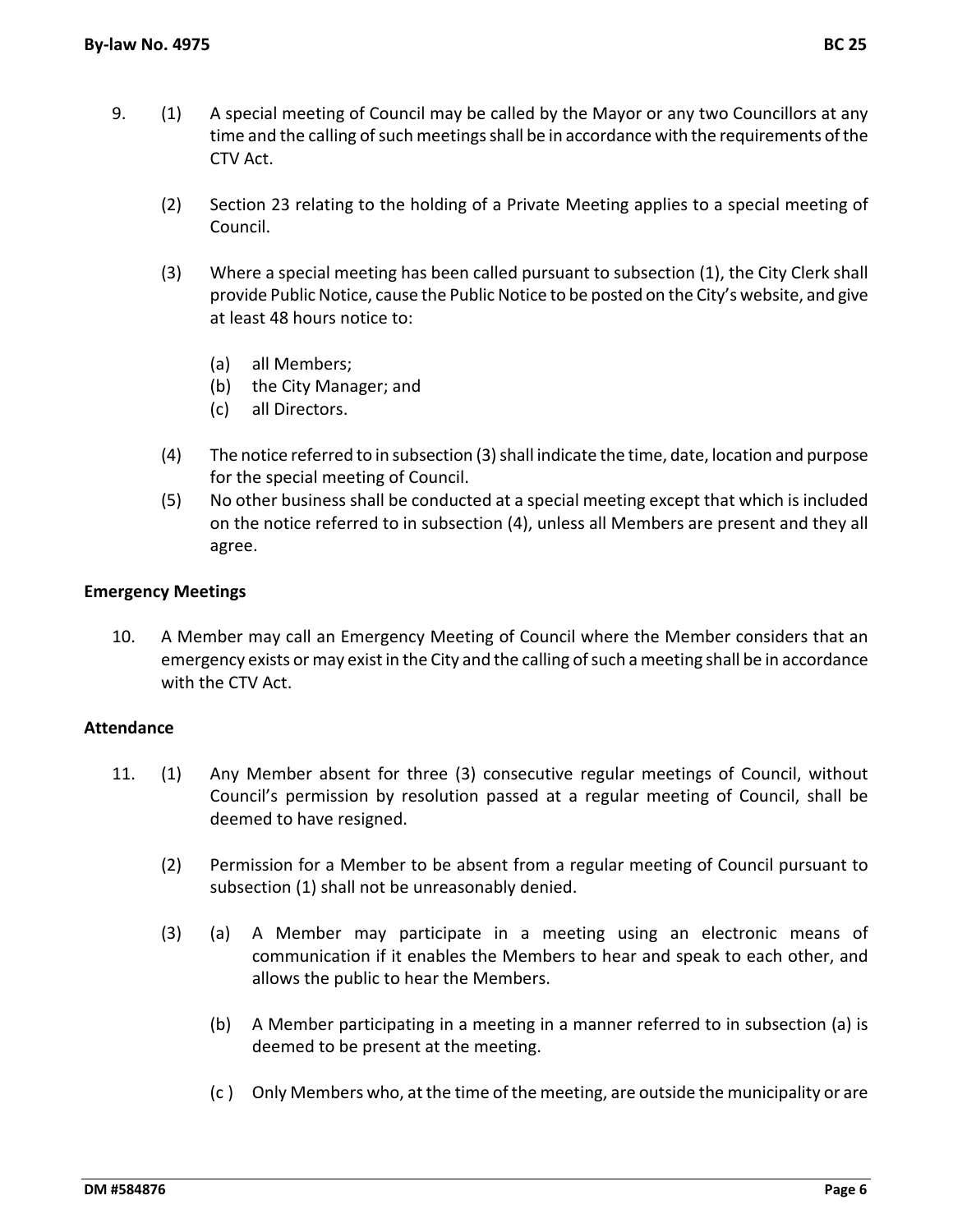physically unable to attend the meeting, may participate in the manner described in subsection (a).

12. The City Clerk and all Directors shall attend regular meetings of Council unless the City Manager has given permission for them to be absent.

# **Quorum**

- 13. (1) A quorum for a regular or special meeting of Council is a majority of the Members then holding office.
	- (2) A quorum of Council for an emergency meeting shall be those Members in attendance.
	- (3) Where the number of Members who, by reason of having disclosed a Pecuniary Interest in a matter pursuant to this by-law are prevented from participating in a meeting, is such that the remaining number of Members present does not constitute a quorum, the remaining number of Members present shall be deemed to constitute a quorum, provided that such number is not less than two.

#### **Section 14 as amended by By‐law No. 5006 October 15, 2019**

#### **Vacancies on Council**

- 14. (1) Where the office of a Member becomes vacant for any reason before the term of office expires, the vacancy shall be filled at the next general election or before then by: (a) appointing a person who is eligible as a candidate; or (b) holding a by‐election.
	- $(2)$  For the purposes of appointing a new mayor under paragraph  $(1)(a)$ , Council shall appoint only a Member of Council as Mayor.
	- (3) Subject to subsection (4), a person appointed under paragraph (1)(a) holds office until the date of the next general election.
	- (4) Where the vacancy occurs after nominations have closed but before the general election, a person appointed under paragraph (1)(a) holds office until the date of the following general election.
	- (5) A person elected at a by‐election holds office for the balance of the term of his or her predecessor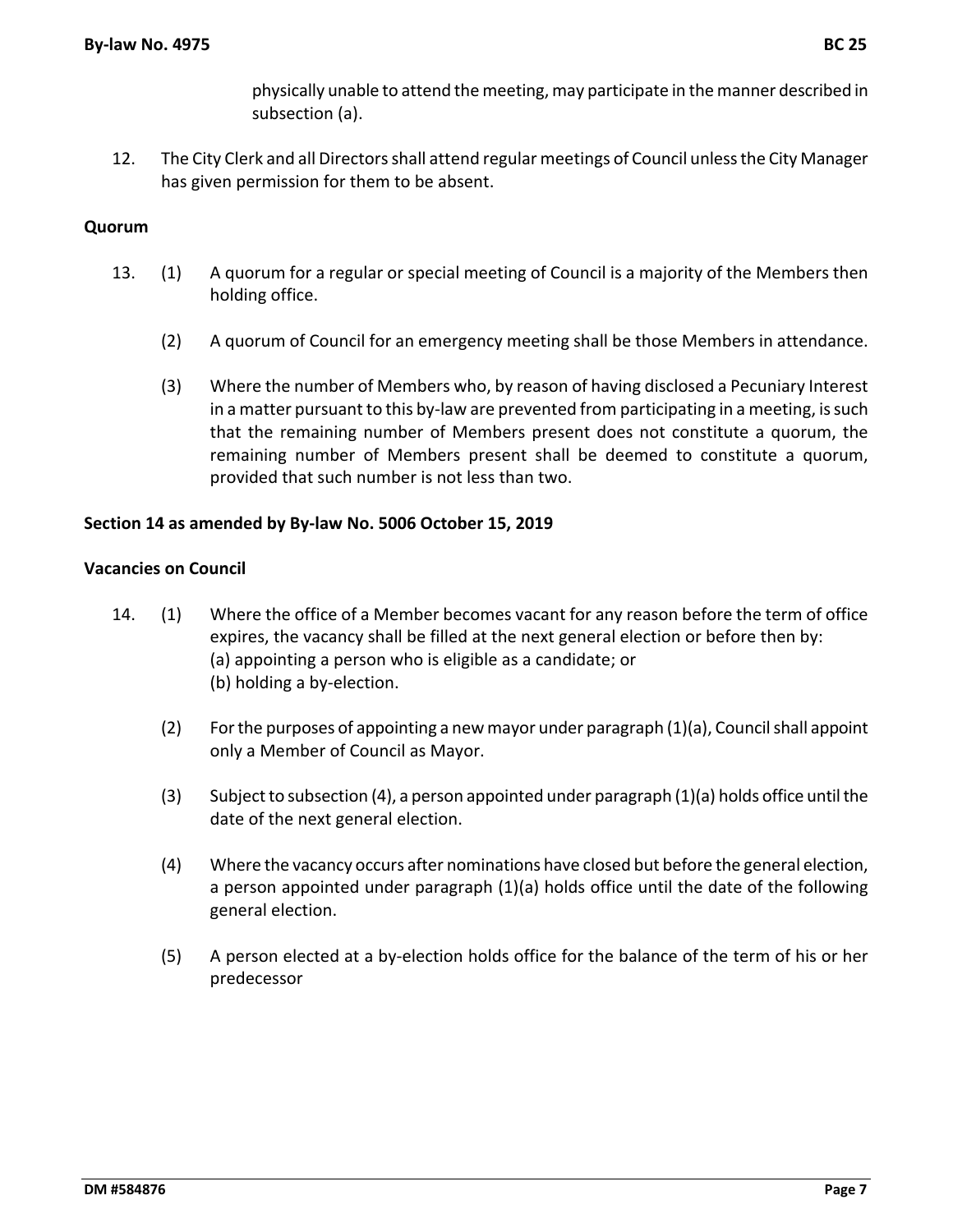# **Commencement of Proceedings**

- 15. (1) As soon after the time set for the meeting as a quorum exists, the Presiding Officer shall take the chair and call the meeting to order.
	- (2) Where the Mayor and the Deputy Mayor do not attend the meeting within five minutes after the time set for the meeting, the City Manager shall call the Members to order and, if a quorum is present, call for a motion for the appointment of a Presiding Officer from among those Members present.
	- (3) If a quorum isstill not present fifteen minutes past the time set for the meeting, the City Clerk shall record the names of those Members present and the meeting shall stand adjourned until the next regular meeting. The agenda for the adjourned meeting will be dealt with at the nextregular meeting of Council unless a special meeting is called before the next regular meeting to deal with the business of the adjourned meeting.

#### **Recess and Adjournment**

- 16. At all regular meetings of Council and itsstanding committees, there shall be a ten (10) minute recess after ninety minutes of continuous business, unless such recess is waived by the unanimous consent of the Members in attendance.
- 17. Every regular meeting of Council shall be adjourned at or before 11:00 p.m., unless a motion to extend the meeting beyond 11:00 p.m. is passed by the unanimous consent of all Members present.

#### **Duties of the Presiding Officer**

- 18. The Presiding Officer of Council shall have the following duties at meetings of Council:
	- (1) to open the meeting of Council by assuming the chair and calling the Membersto order;
	- (2) to announce the business before Council in the order in which it is to be acted upon;
	- (3) to receive, submit to Council and put to a vote, in accordance with the rules of procedure, all matters presented by the Members, and to announce the result;
	- (4) to decline to put to a vote any motion that infringes upon the rules of procedure;
	- (5) to recognize any Member who wishes to speak on any matter that is debatable and determine the right of precedence where two or more Members request the floor of Council;
	- (6) to enforce the rules of procedure;
	- (7) to preserve order and decorum at meetings of Council;
	- (8) to rule on any point of order or question of privilege raised by any Member; and
	- (9) to authenticate by signature all by‐laws and minutes of Council.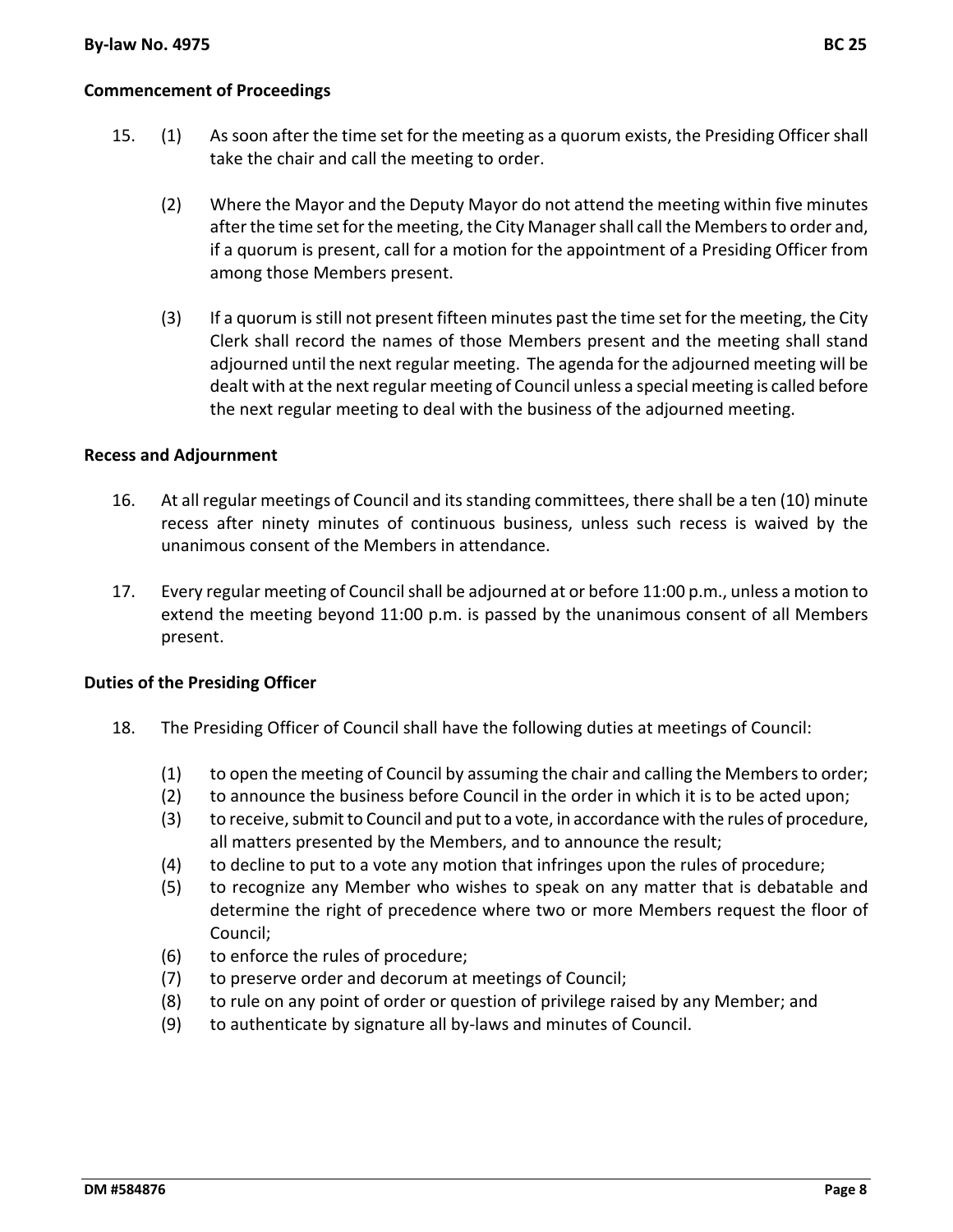# **Duties of a Member of Council**

- 19. A Member shall have the following duties at meetings of Council:
	- (1) to deliberate the business submitted to Council;
	- (2) to respect the rules of procedure;
	- (3) to disclose a Conflict of Interest in any matter before Council in accordance with this by‐ law the *Conflict of Interest Act*, and the common law and remove him or herself from the meeting when this item is under consideration.

#### **Duties of the City Manager**

- 20. The City Manager shall have the following duties at meetings of Council:
	- (1) to provide information to Council, through the Presiding Officer;
	- (2) to respond to any question directed to him or her through the Presiding Officer or refer the question to the appropriate Director for response; and
	- (3) to provide advice to Council through the Presiding Officer on any matter.

#### **Duties of the City Clerk**

- 21. The City Clerk shall have the following duties at meetings of Council:
	- (1) to prepare and distribute the agenda and supporting material for all meetings of Council in accordance with the provisions of this by‐law;

#### **Section 21.(2) as amended by By‐law No. 5036 on April 12, 2021**

- (2) Except forthose portions of meetings held during a Private Meeting provide forthe video recording and webcasting of the Governance and Priorities Committee, Council Administration Round Table and Council meetings;
- (3) to keep the minutes of Council;
- (4) to inform the Members, when requested, on the rules of procedure;
- (5) to advise the Presiding Officer, when requested, on all questions of procedure;
- (6) to receive and file the original of any document presented to Council during a meeting;
- (7) to follow up on undertakings made to or from Members, Administration or the public;
- (8) to keep in his or her office or in the place appointed for that purpose the originals of all by‐laws and of all minutes of the proceedings of Council;
- (9) to cause all minutes of Council and all by‐laws enacted to be properly stored in an electronic document management system;
- (10) to cause to be printed and indexed all minutes of Council in any Council year; and
- (11) to cause to be printed and indexed all by‐laws enacted by the Council in any Council year.

#### **Duties of Directors**

22. Directors shall have the following duties at meetings of Council: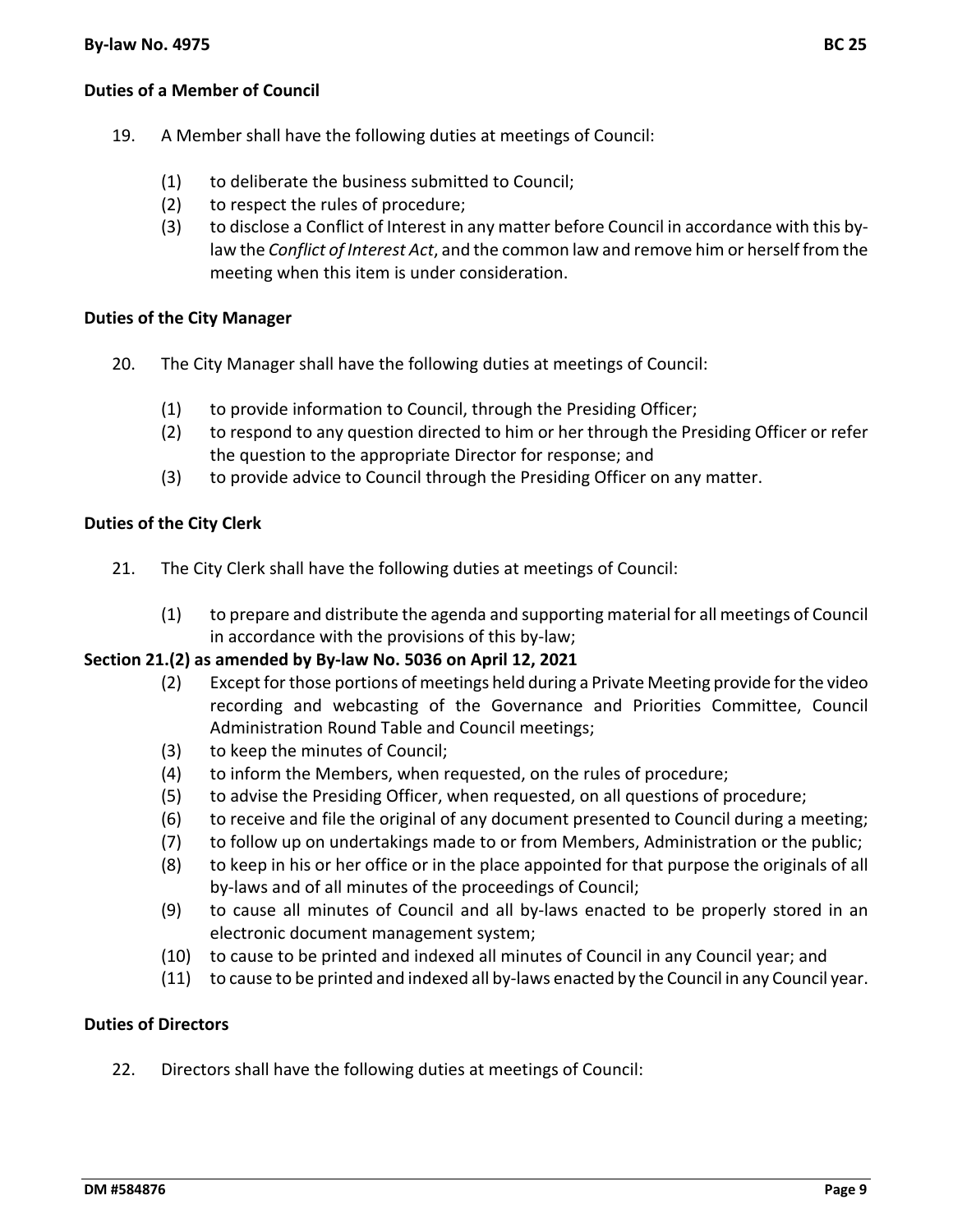- (1) inform themselves of any matter within their respective departmentsthat islikely to be considered at a meeting of Council; and
- (2) respond, through the Presiding Officer, to any question referred to him or her by the City Manager.

# **Meetings Open to the Public**

- 23. (1) Subject to thissection, all meetings of Council and its Committees must be held in public.
	- (2) A member of the public may only be excluded from a meeting of Council or one of its Committees for improper conduct.
	- (3) Council or a Committee of Council may, by resolution approved by at least 2/3 of the Members present, authorize its meeting to be closed to the public if it decidesto discuss any of the following:
		- (a) commercial information that, if disclosed, would likely be prejudicial to the municipal corporation or the persons involved;
		- (b) information received in confidence that, if disclosed, would be prejudicial to the municipal corporation or the persons involved;
		- (c) personal information, including personal information about employees;
		- (d) the salary, benefits or performance record of an employee;
		- (e) a matter still under consideration and on which Council has not yet publicly announced a decision, if discussion in public would likely prejudice the municipal corporation's ability to carry out its activities or negotiations;
		- (f) the acquisition or disposition of property by or on behalf of the municipal corporation;
		- (g) the setting of minimum tax sale prices underthe *Property Assessment and Taxation Act*;
		- (h) the conduct of existing or anticipated legal proceedings;
		- (i) the conduct of an investigation under, or enforcement of, an enactment or by‐law;
		- (j) information, the disclosure of which could prejudice public security or the maintenance of law and order;
		- (k) the security of documents or premises.
	- (4) Council has no power to make a by‐law or a resolution at a meeting that is closed to the public, other than a resolution to:
		- (a) give instructions to the municipal corporation's lawyers or to any persons negotiating a contract on behalf of the municipal corporation;
		- (b) give directions to staff on confidential personnel issues; or
		- (c) adjourn the closed meeting or to revert to a public meeting.
	- (5) Council shall make a public record of any meeting that is closed to the public, specifying at a minimum: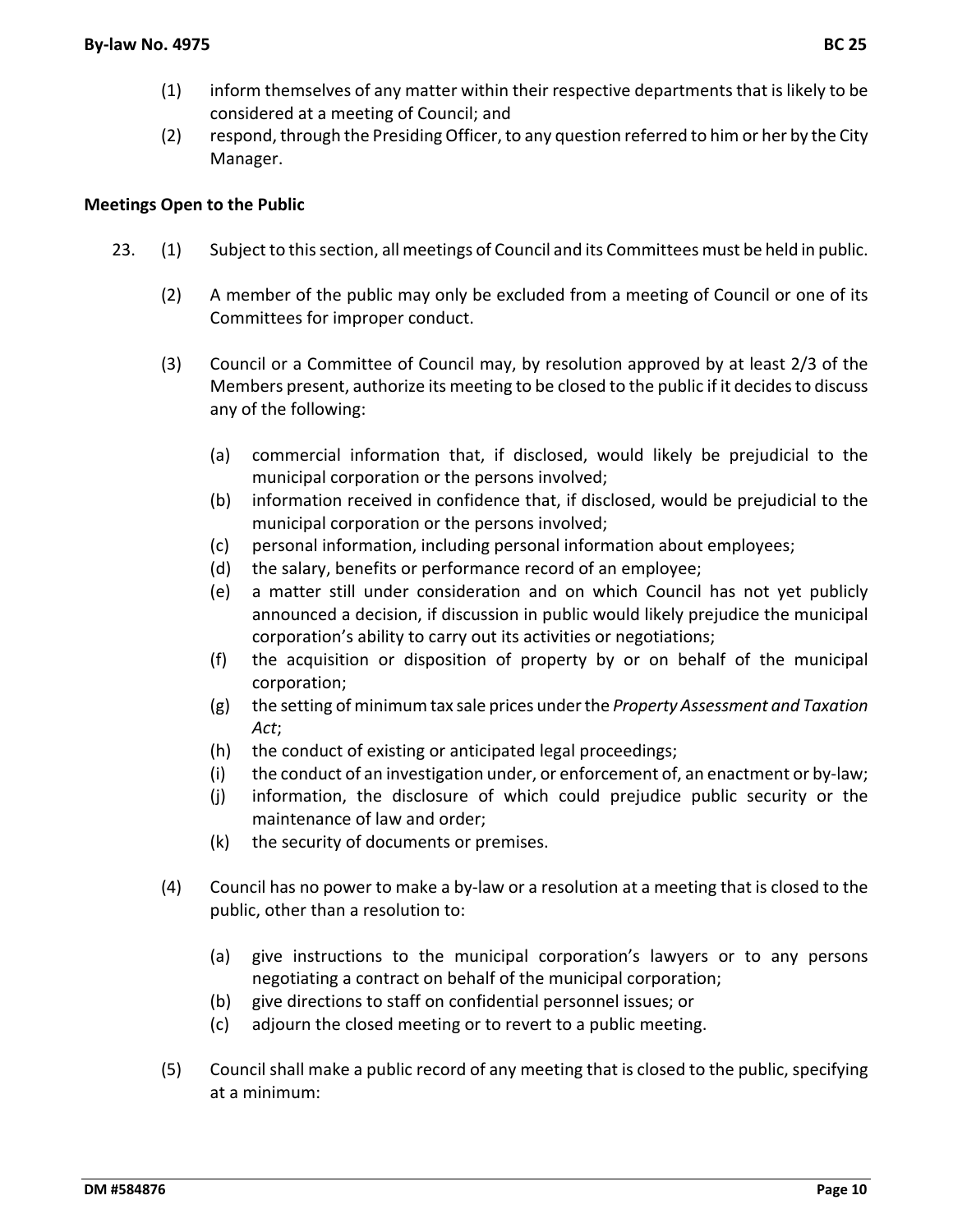- (a) that Council met in private;
- (b) the date of the meeting; and
- (c) the general nature of the issues discussed.
- (6) Following a Private Meeting a motion may be made to place on the agenda any recommendations arising from the Private Meeting. Once placed on the agenda, the normal rules of procedure shall apply.

# **PART 3 – AGENDAS AND MINUTES**

#### **Agenda Format**

- 24. The agenda forregular Council meetingsshall follow the Order of Businessset out in Section 34 and shall be in the format established in Schedule A attached to and forming part of this by‐law.
- 25. The supporting material for each agenda shall follow theOrder of Businessset outin Section 34.
- 26. Items to be discussed at a Private Meeting shall be marked "Confidential".

#### **Deadline for Submission of the Agenda Items**

- 27. The deadline for the submission of items to the City Clerk for inclusion on the agenda for Council and its standing committee meetings shall be 10:00 a.m. on the Thursday preceding the meeting.
- 28. Items of an urgent nature may be submitted to the City Clerk for inclusion on the agenda of Council or its standing committees after the deadline referred to in Section 27 if they cannot be delayed to a future meeting.
- 29. Once a meeting has been called to order an item may be included on the agenda of Council or its standing committees by approval of two‐thirds (2/3) majority of Members present.

#### **Agenda Distribution**

- 30. The City Clerk shall prepare and distribute the agenda and all supporting materials for regular meetings of Council and its standing committees to Members by 12:00 noon on the Friday preceding the meeting.
- 31. The City Clerk shall make electronic copies of the agenda and supporting materials available to Directors, media representatives and the general public with the exception of supporting material scheduled to be considered at a Private Meeting and only after the agenda and supporting materials have been delivered to all Members.

# **Minutes of Council**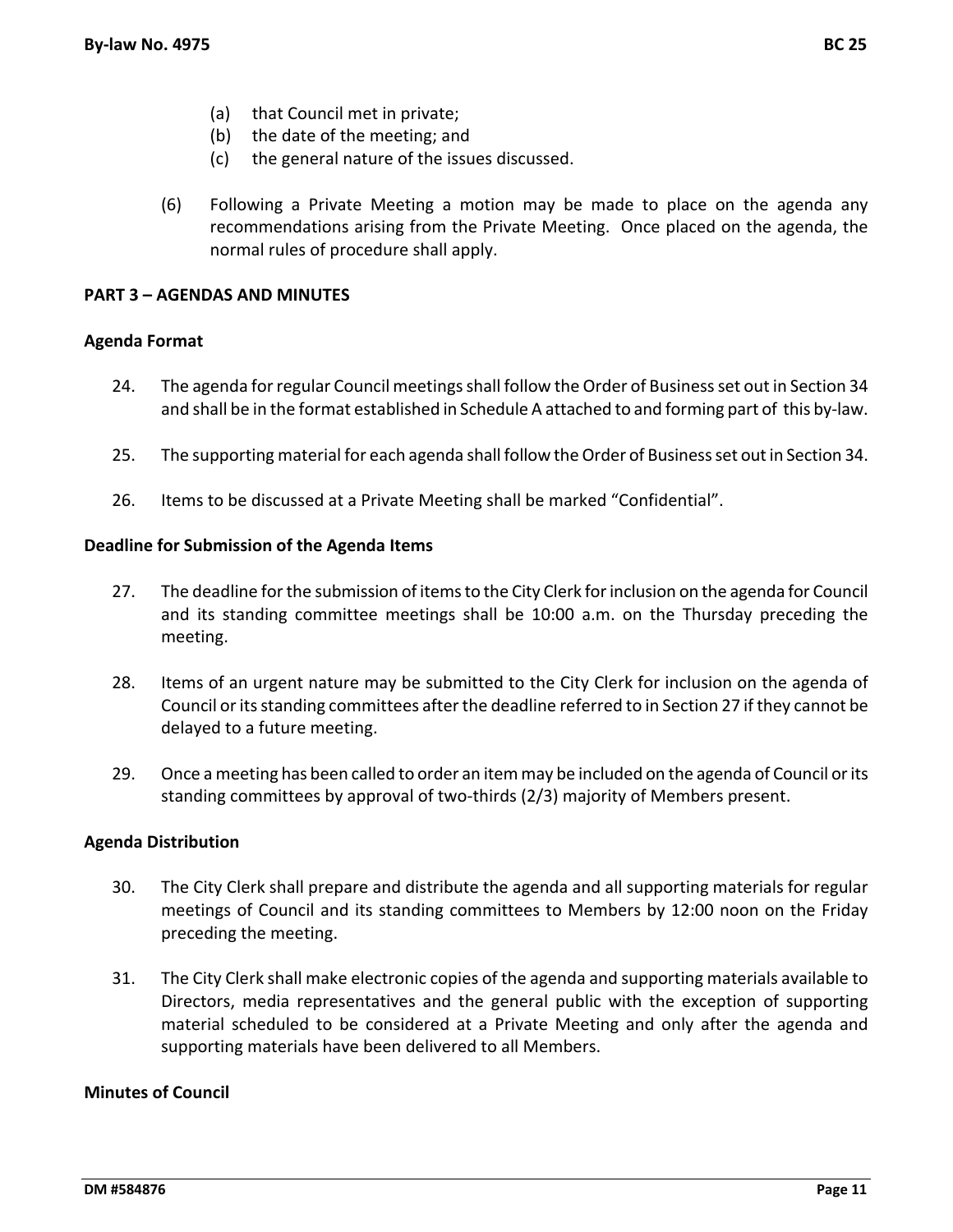- 32. The Minutes of Council shall record:
	- (1) the date, time and location of the meeting;
	- (2) the name of the Presiding Officer and the names of Members and City Administration present at the meeting;
	- (3) the adoption of the minutes of previous meetings of Council;
	- (4) the name of any Member who discloses a Conflict of Interest in any matter on the agenda, the general nature and extent thereof and the time that the Member excused him or herself from and returned to the meeting;
	- (5) any motion moved and seconded by Council and the name of the mover and seconder and each Member who voted with the minority from voting;
	- (6) a summary of the proceedings of Council with the exception of those proceedings conducted during a Private Meeting; and
	- (7) the signatures of the Presiding Officer and the City Manager.

#### **Recordings of Meetings**

#### **Section 33.(1) as amended by By‐law No. 5036 on April 12, 2021**

- 33. (1) Except for those portions of meetings held during a Private Meeting, the City Clerk shall make a replayable audio‐recording of all Governance and Priorities Committee, Council Administration Round Table and Council meetings.
	- (2) The City Clerk shall supervise access to the recordings of meetings.
	- (3) The audio‐recordings may be copied under the supervision of the City Clerk. Anyone other than a Memberrequesting a copy of the audio‐recordings will be required to pay a fee equal to the City's cost except for copies which are required by the City's legal counsel in connection with litigation.
	- (4) The audio‐recordings may only be transcribed by resolution of Council unless the transcript is required by the City's legal counsel in connection with litigation. Any transcript of the recordings authorized by Council must be prepared under the direction of the City Clerk. Anyone other than a Member requesting a transcript of the audio‐ recording will be required to pay a fee equal to the City's cost except for transcripts which are required by the City's legal counsel in connection with litigation.

#### **PART 4 – ORDER OF BUSINESS**

#### **Order of Business**

#### **Section 34.(1) as amended by By‐law No. 5036 on April 12, 2021**

34. (1) The Order of Business at regular meetings of Council shall be as follows, insofar as applicable, and as set out by the City Clerk: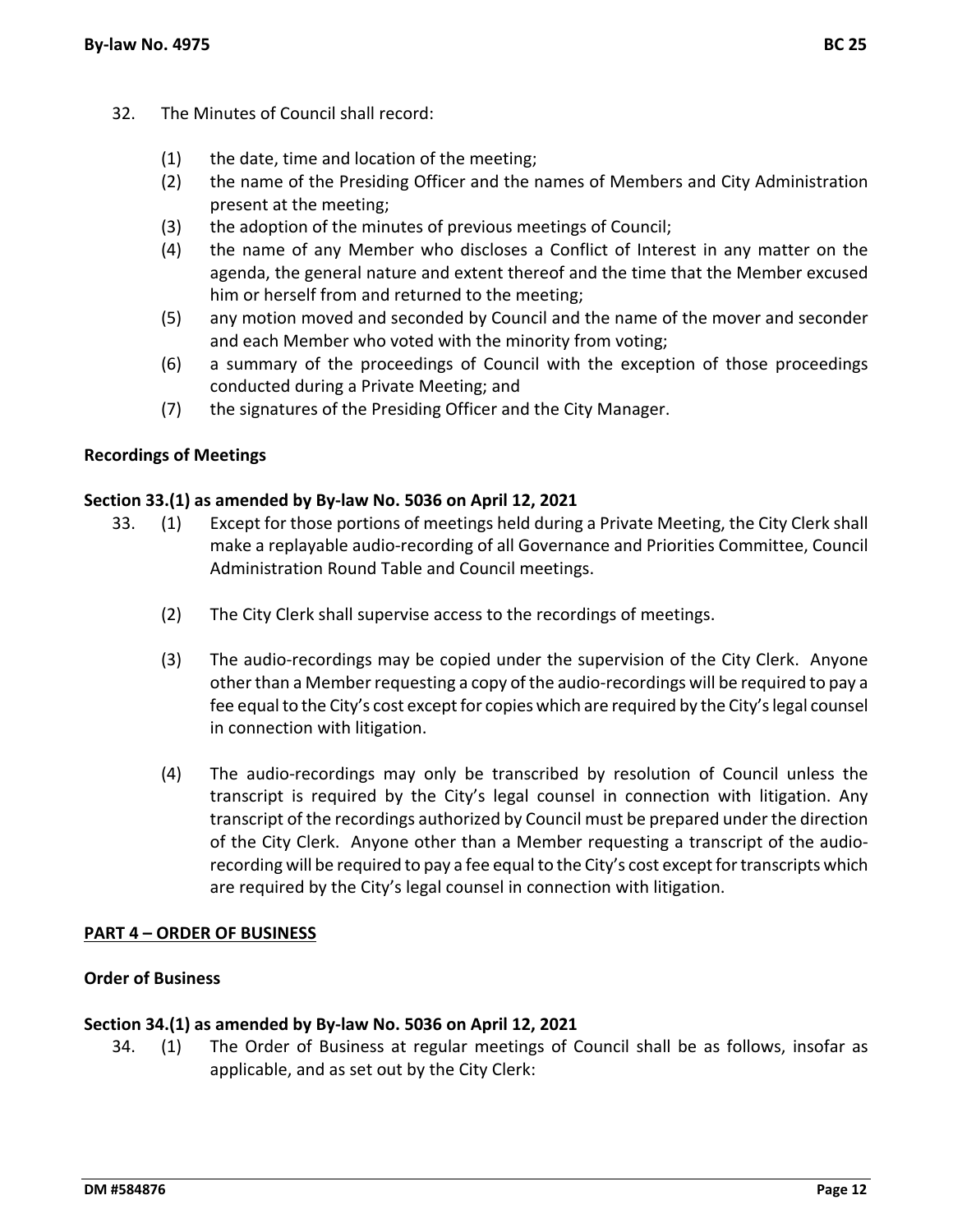- (a) Opening Statement
- (b) Disclosure of Conflict of Interest and the General Nature Thereof
- (c) Awards, Ceremonies and Presentations
- (d) Adoption of Minutes from Previous Meeting(s)
- (e) Correspondence and Petitions
- (f) Statutory Public Hearings
- (g) Delegations Pertaining to Items on the Agenda
- (h) Member Statements
- (i) Introduction and Consideration of Committee Reports
- (j) New Business
- (k) Enactment of By‐laws
	- i) Involving Second Reading
	- ii) Involving First or Third Reading Only
- (l) Deferred Business and Tabled Items
- (m) Old Business
- (n) Notices of Motion
- (o) Delegations Pertaining to Items not on the Agenda
- (p) Administrative Enquiries
- (q) Adjournment
- (2) The business of Council shall always be dealt with in the order established in subsection (1) unless Council decides, by resolution, on a different Order of Business.
- (3) At all special meetings of Council, the Order of Business shall be set out and printed in a manner decided by the City Clerk, but should this not be done, then the Order of Business set out in subsection (1) shall be used so far as it is applicable.

#### **Disclosure of Conflict of Interest and the General Nature Thereof**

- 35. (1) When a Member has a Conflict of Interestin any matter before Council and is present at a meeting when this matter is the subject of consideration, that member shall disclose his or her interest in the matter and the general nature and extent thereof and remove himself/herself from the meeting during consideration of the matter.
	- (2) When the interest of the Member has not been disclosed by reason of:
		- (a) the Member being absent from the meeting in which the matter wasthe subject of consideration; or
		- (b) the Member acquired the interest after the meeting,

the Member shall disclose his or her interest in the matter at the next meeting of Council at which the matter is considered.

(3) All Members shall inform the City Clerk, in writing, of: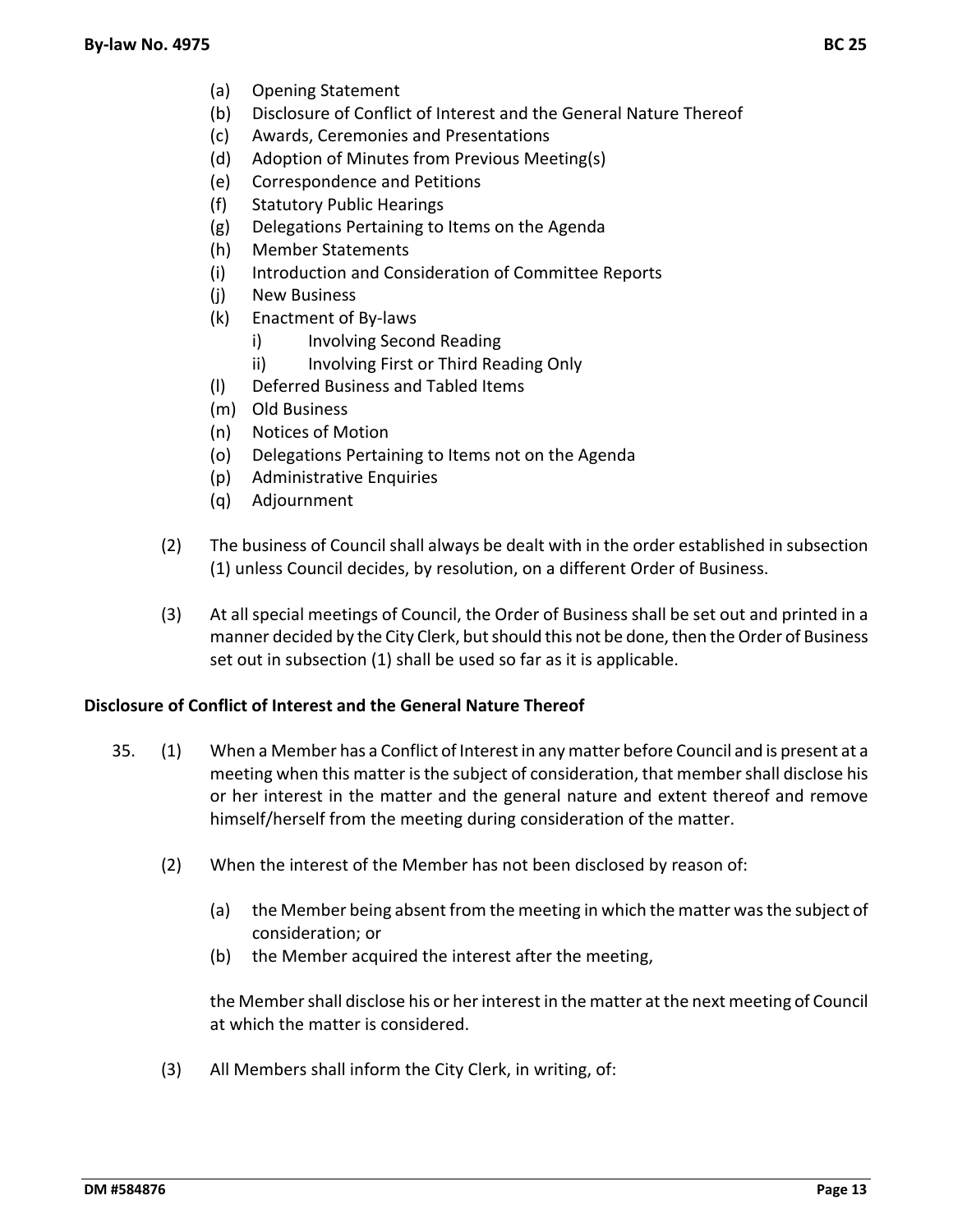- (b) any debt, with the exception of property taxes, owed to the City in excess of \$500 for more than 90 days; and
- (c) any controlling interest, as defined in the *Conflict of Interest Act*, in a private or public corporation that is indebted to the City, with the exception of property taxes, for a sum exceeding \$500 for more than 90 days.

# **Adoption of Minutes From Previous Meeting**

- 36. (1) The minutes of each meeting shall be circulated with the agenda of the meeting at which they are to be adopted.
	- (2) If Council is of the opinion that the minutes contain no errors or omissions, a motion to adopt the minutes shall be passed.
	- (3) If errors or omissions are noted in the minutes, a motion to amend shall be introduced and the minutes shall be adopted as amended.
	- (4) Minutes that have been adopted by Council shall be signed by the Presiding Officer and the City Manager.

#### **Correspondence and Petitions**

- 37. (1) All correspondence addressed to the Mayor and/or Council shall be distributed to all Members by the Mayor's Office.
	- (2) Subject to subsection (3), the full text of correspondence addressed to the Mayor and/or Council shall be included in the agenda package for a meeting of Council when:
		- (a) the correspondence is directly related to a matter being considered by Council at a regular or special meeting; or
		- (b) a Member or the City Manager requests, prior to 10:00 a.m. on the Thursday preceding a meeting, that the full text of the correspondence be placed on the agenda for the next regular meeting.
	- (3) Any correspondence which reaches the City Clerk for inclusion on the agenda of a meeting of Council must:
		- (a) be legible and coherent;
		- (b) be signed by at least one person who provides a printed name and address;
		- (c) be on paper; and
		- (d) not be libelous, impertinent or improper.
	- (4) Any petition submitted to the Mayor, any Member or the City Manager shall be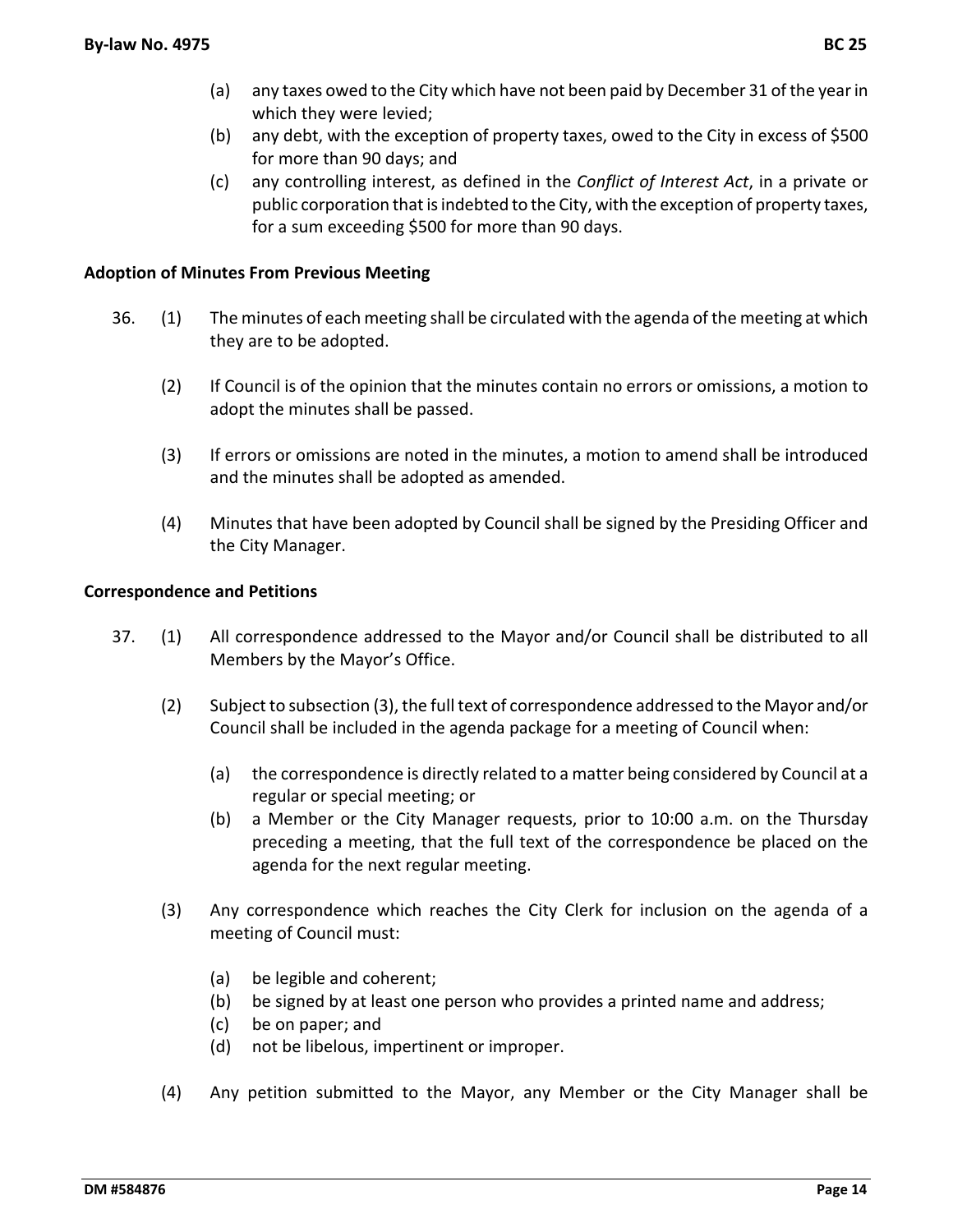distributed to all Members and included on the agenda for the next regular meeting of Council, or as soon thereafter as is reasonably possible.

- (5) When an item of correspondence or a petition has been included on the agenda of Council, Council may:
	- (a) referit to Administration or a standing committee for a report orrecommendation;
	- (b) consider motions on the correspondence or petition in accordance with the Order of Business; or
	- (c) give other instructions on the correspondence or petition.

# **Statutory Public Hearings**

- 38. All Statutory Public Hearings on a proposed by-law shall be both conducted during a regular or special meeting of Council and held after First Reading and before Second Reading.
- 39. Notice of all Statutory Public Hearings must be provided and shall state:
	- (1) the purpose of the proposed by‐law;
	- (2) the place or places, one of which shall be the Office of the City Clerk, where a copy of the proposed by-law may be inspected by the public during regular office hours;
	- (3) the place or places, one of which shall be the Office of the City Clerk, where a copy of all written submissions filed for consideration at a Statutory Public Hearing may be inspected by the public during regular office hours;
	- (4) the deadline forsubmission of written submissionsfor consideration atthe Statutory Public Hearing;
	- (5) the time and place at which the Council will hold the Statutory Public Hearing on the proposed by‐law;
	- (6) the procedure to be followed by any persons who wish tomake submissions concerning the proposed by‐law.
- 40. Councilshall hold a Statutory Public Hearing at the time and place stated in the notice referred to in Section 39, and shall hear every person who wishes to make a submission.
- 41. Any person wishing to make a verbal submission at a Statutory Public Hearing shall contact the Office of the City Clerk before noon on the day of the hearing and provide his or her name and whether or not he or she will be speaking in favour of or against the proposed by‐law.
- 42. Any person wishing to make a verbal submission at a Statutory Public Hearing who has not notified the Office of the City Clerk as required in Section 41 may speak after all those persons who have given notification have spoken.
- 43. Any person wishing to submit a written submission to Council for consideration atthe Statutory Public Hearing shall deliver it to the Office of the City Clerk no later than 4:30 p.m. on the Wednesday preceding the Statutory Public Hearing. All written submissions received before this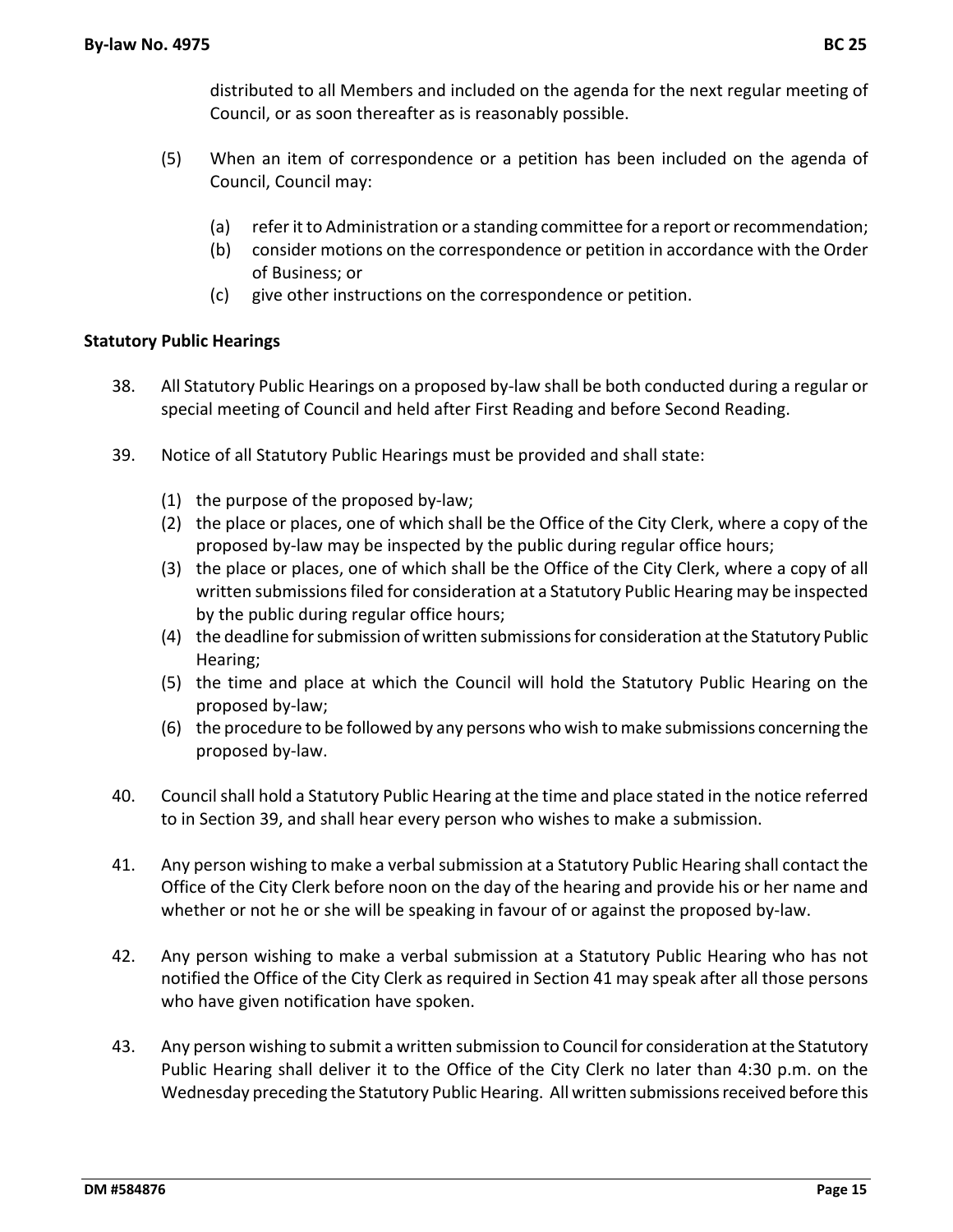deadline will be available for public viewing at the Statutory Public Hearing and at the Office of the City Clerk during normal office hours up to and including the day of the hearing.

- 44. If a person is unable to attend a Statutory Public Hearing, that person may authorize another person to speak on his or her behalf and this authorization must:
	- (1) be in writing;
	- (2) name the individual authorized to speak;
	- (3) indicate the proposed by‐law to be spoken to;
	- (4) be signed by the person giving the authorization; and
	- (5) be received at the Office of the City Clerk before noon of the day of the Public Hearing.
- 45. The following procedure shall be followed at all Statutory Public Hearings:
	- (1) the Presiding Officer shall introduce the proposed by‐law;
	- (2) the Presiding Officer shall inform Council of the number and nature of the written submissions received in accordance with Section 43;
	- (3) no person shall speak for more than ten minutes unless an extension is granted by resolution of Council;
	- (4) individuals opposed to the proposed by‐law who have given notice of their intention to speak pursuant to Section 41 shall be invited to speak first by the chair followed by those opposed to the proposed by‐law who have not given notice pursuant to Section 41;
	- (5) individuals in favour of the proposed by‐law who have given notice of their intention to speak pursuant to Section 41 will then be invited to speak followed by those in favour of the proposed by‐law who have not given notice pursuant to Section 41;
	- (6) after a person has spoken, any Member may ask that person questions followed by any other person present, provided such questions are relevant, directed through the Presiding Officer and are asked in a courteous and respectful manner;
	- (7) after all persons who wish to speak have been heard, Membersmay ask relevant questions of the City Manager through the Presiding Officer who may then refer the question to the appropriate Director or other member of City Administration, or answer the question him or herself;
	- (8) any person who has made a submission shall have an opportunity to respond to any new information that has arisen during the Statutory Public Hearing for a period not exceeding two minutes unless an extension is granted by resolution of Council;
	- (9) the Presiding Officer shall then close the Statutory Public Hearing.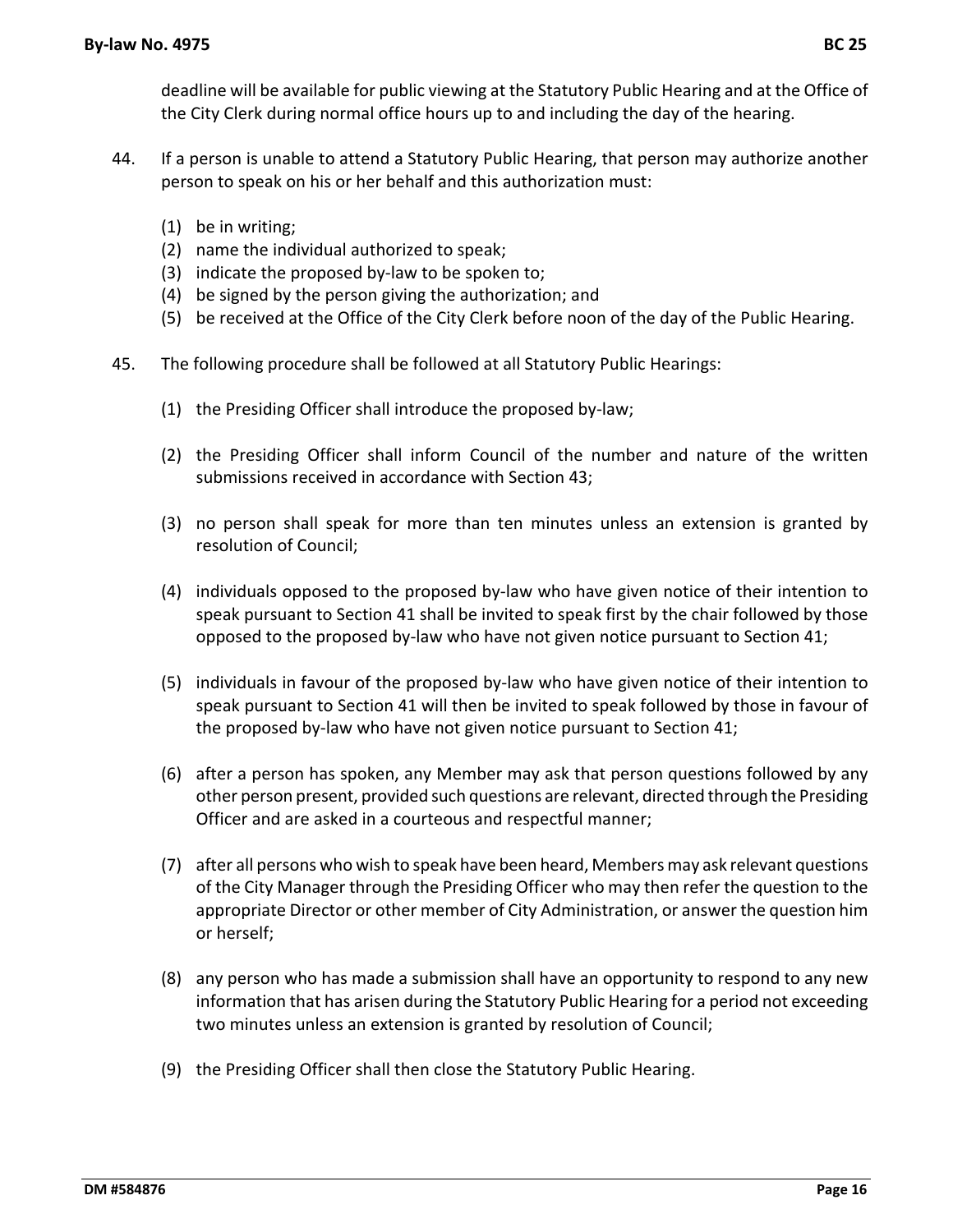- 46. (1) Once the Presiding Officer has closed a Statutory Public Hearing with respect to the proposed by‐law, no additionalsubmissionsshall be considered by Council, except at an additional Public Hearing called by Council in accordance with this by‐law.
	- (2) Council may by resolution adjourn a Public Hearing to a subsequent Council Meeting.
	- (3) Following the closing of a Statutory Public Hearing wherein no submissionsin opposition to the proposed by‐law, nor any submissions recommending an amendment to the proposed by-law, are received Council may consider the submissions received (if any), debate the merits of the proposed by‐law and proceed with Second Reading.
	- (4) Following the closing of a Statutory Public Hearing wherein one or more submissions in opposition to the proposed by‐law are received, or any submission recommending an amendment to the proposed by-law is received, Council shall defer its consideration of the submissions received, any debate of the merits of the proposed by‐law, and Second Reading of it, to a subsequent meeting. Council may, by resolution, direct Administration to prepare a summation of the points raised during the Statutory Public Hearing.
	- (5) Notwithstanding subsection (4), Council may by resolution:
		- (a) consider the submissions received, debate, if it deems advisable, the merits of the proposed by‐law and proceed with Second Reading at the meeting in which the Statutory Public Hearing was conducted;
		- (b) consider the submissions received and debate, if it deems advisable, the merits of the proposed by‐law at the meeting in which the Statutory Public Hearing was conducted, and refer the proposed by-law to Administration with direction to draft an amendment to the proposed by‐law; or
		- (c) refer the proposed by‐law back to Administration.

# **Delegations**

- 47. (1) Any delegation wishing to appear before Councilshall make a written request to the City Clerk no later than 10:00 a.m. on the Thursday preceding the meeting.
	- (2) The written request shall be legible and contain adequate information to enable Council to deal with the matter. Adequate information includes, but is not limited to, the following:
		- (a) name, address and telephone number of the person wishing to make the presentation;
		- (b) clearly identify the topic to be discussed;
		- (c) clearly identify the request being made to Council, if applicable; and
		- (d) contain any background information to support the request, if applicable.
	- 48. Notwithstanding Section 47, any request to appear before Council pertaining to an item on the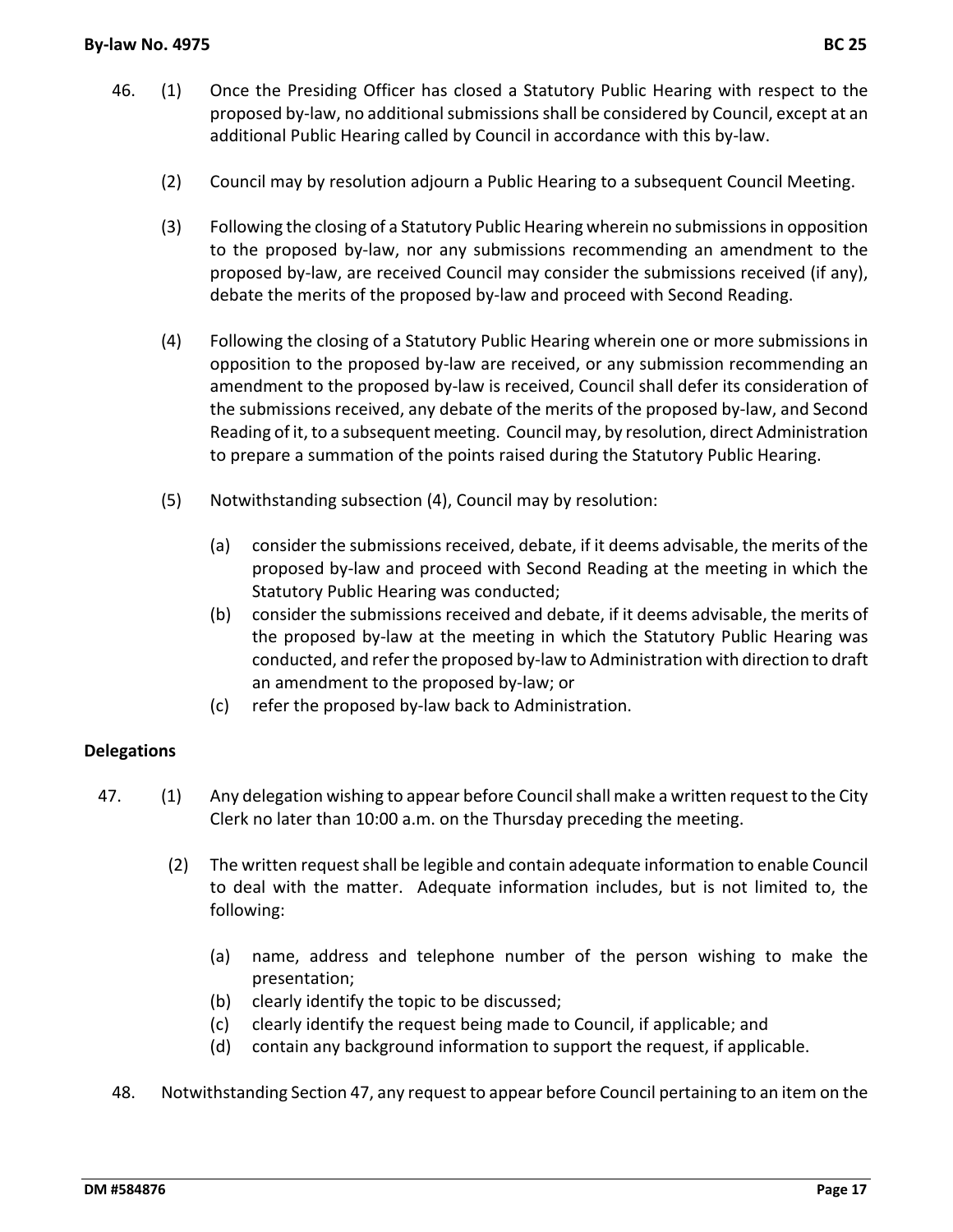agenda shall be received by the Office of the City Clerk up to noon on the day of the meeting and the City Clerk shall provide the Presiding Officer, under separate cover, with their names and the general nature of the presentation.

- 49. Council may, by resolution, hear a delegation that has not met the notice requirements set out in Sections 47 and 48.
- 50. All presentations pertaining to items on the Agenda for the meeting shall be heard under the "Delegations Pertaining to Items on the Agenda," portion of the Order of Business. All presentations pertaining to items not on the Agenda shall be heard under the "Delegations Pertaining to Items Not on the Agenda" portion of the Order of Business.
- 51. Presentation regarding a matter for which a Statutory Public Hearing has been, or will be, held can only be done in accordance with the processfor Statutory Public Hearings asset out in this by‐law.
- 52. The Mayor and City Manager together may deny a request if the subject matter pertains to legal matters, personnel matters, matters already heard before Council, matters considered during Private Meetings in accordance with the CTV Act or matters not within the jurisdiction of Council.
- 53. The following procedures apply to all delegations before Council:
	- (1) all delegations shall address their remarks directly to the Presiding Officer and shall not pose questions to individual Members or Administration, or deviate from the topic of their presentation;
	- (2) each presenter shall be afforded five minutes to make their presentation;
	- (3) the time allowed to each presenter may be extended by up to two minutes by a Special Resolution of Council;
	- (4) after a person has spoken, any Member may, through the Presiding Officer, ask that person or the City Manager relevant questions;
	- (5) no debate shall be permitted on any delegation to Council either between Members or with an individual making a delegation.
- 54. When making a presentation to Council or its standing or special committees, no person shall:
	- (1) speak disrespectfully of the Crown, any Member of Council, the public or an employee of the City;
	- (2) use offensive language;
	- (3) make personal remarks about any Member of Council, the public or an employee of the City;
	- (4) reflect upon the motives of Members who may have voted for a particular motion;
	- (5) reflect upon the motives of advice given to Council by Administration;
	- (6) refuse to comply with the decision of the Presiding Officer regarding any interpretation of this by‐law.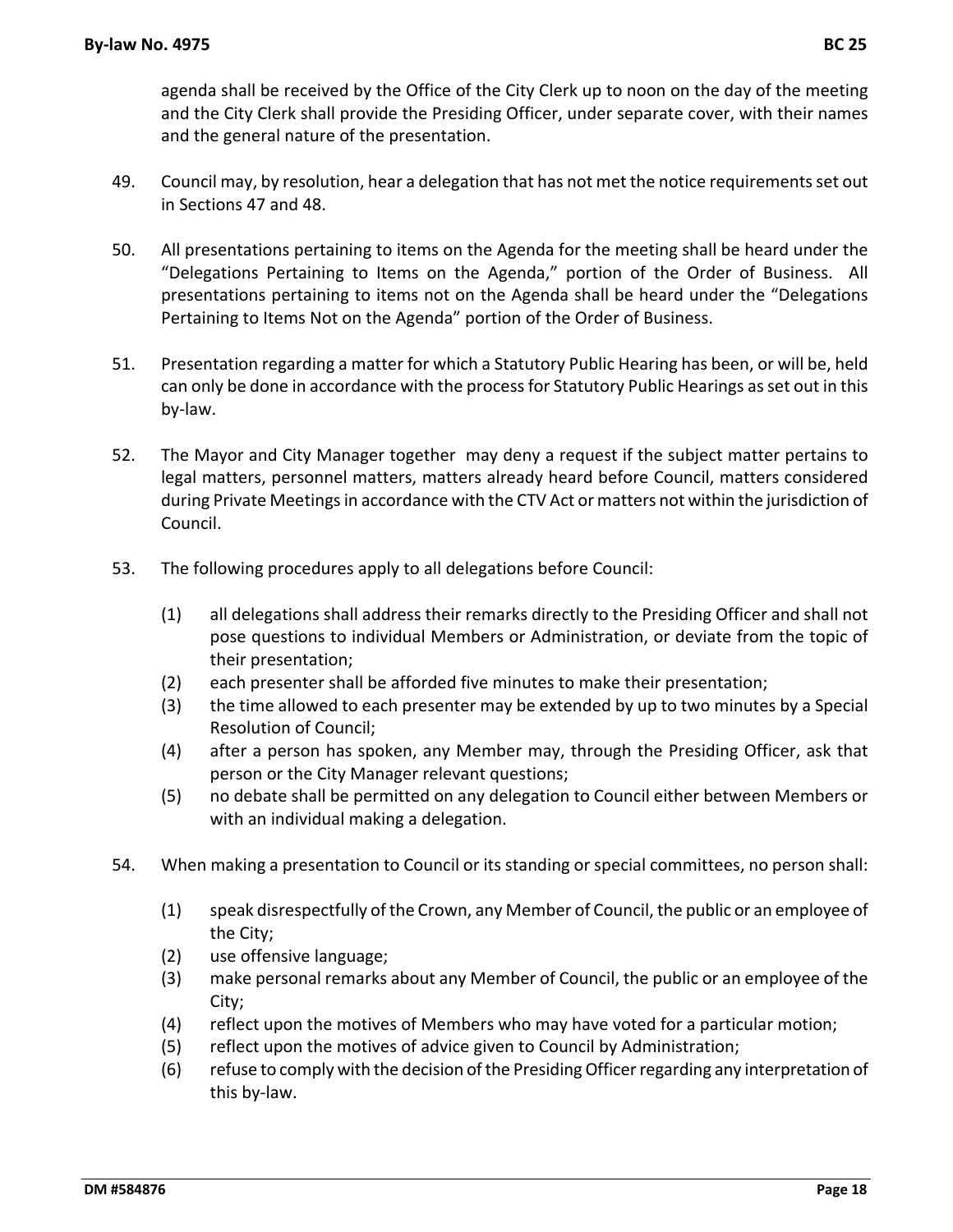- 55. Once a delegation has been heard, Council may respond by:
	- (1) referring the matter to Administration or the appropriate standing committee; or
	- (2) considering a motion on the subject matter of the presentation in accordance with the Order of Business.

#### **Member Statements**

- 56. (1) Any Member wishing to make a statement concerning any matter not included on the Order of Business may do so under the "Member Statements" portion of the Agenda.
	- (2) Where possible, a written copy of the statementshall be filed with the City Clerk prior to the commencement of the meeting at which the statement will be made.
	- (3) No Member shall have the floor for more than five (5) minutes to make statements unless otherwise decided by a resolution of Council.

#### **Paragraph 56 (4) deleted by By‐law No. 5034 on January 25, 2021**

#### **Introduction and Consideration of Committee Reports**

- 57. (1) All reports and recommendations of standing and special committees shall be put in writing and no report shall be referred to the Committee of the Whole or Council until printed or electronic copies ofthe report have been given to the Members unless decided otherwise by resolution.
	- (2) Committee reportsshall be attached to the Agenda for the meeting at which they are to be introduced.
	- (3) The Presiding Officer shall request a Member of Council to introduce the report to Council and move any motions arising from the report. Items on the report which are labeled "For Information Only" shall only be read at the request of a Member.

#### **Enactment of By‐laws**

- 58. All proposed by-laws must have a by-law number assigned to them by the City Clerk and a concise title indicating the purpose of the by‐law.
- 59. By-laws requiring Second Reading shall be dealt with by Council first followed by those requiring First or Third Reading only.
- 60. A proposed by‐law must be introduced at a Council meeting by a motion that "By‐law Number XXXX be read a first time." Council may hear an introduction to the proposed by-law from Administration but shall vote on the motion for First Reading without amendment or debate.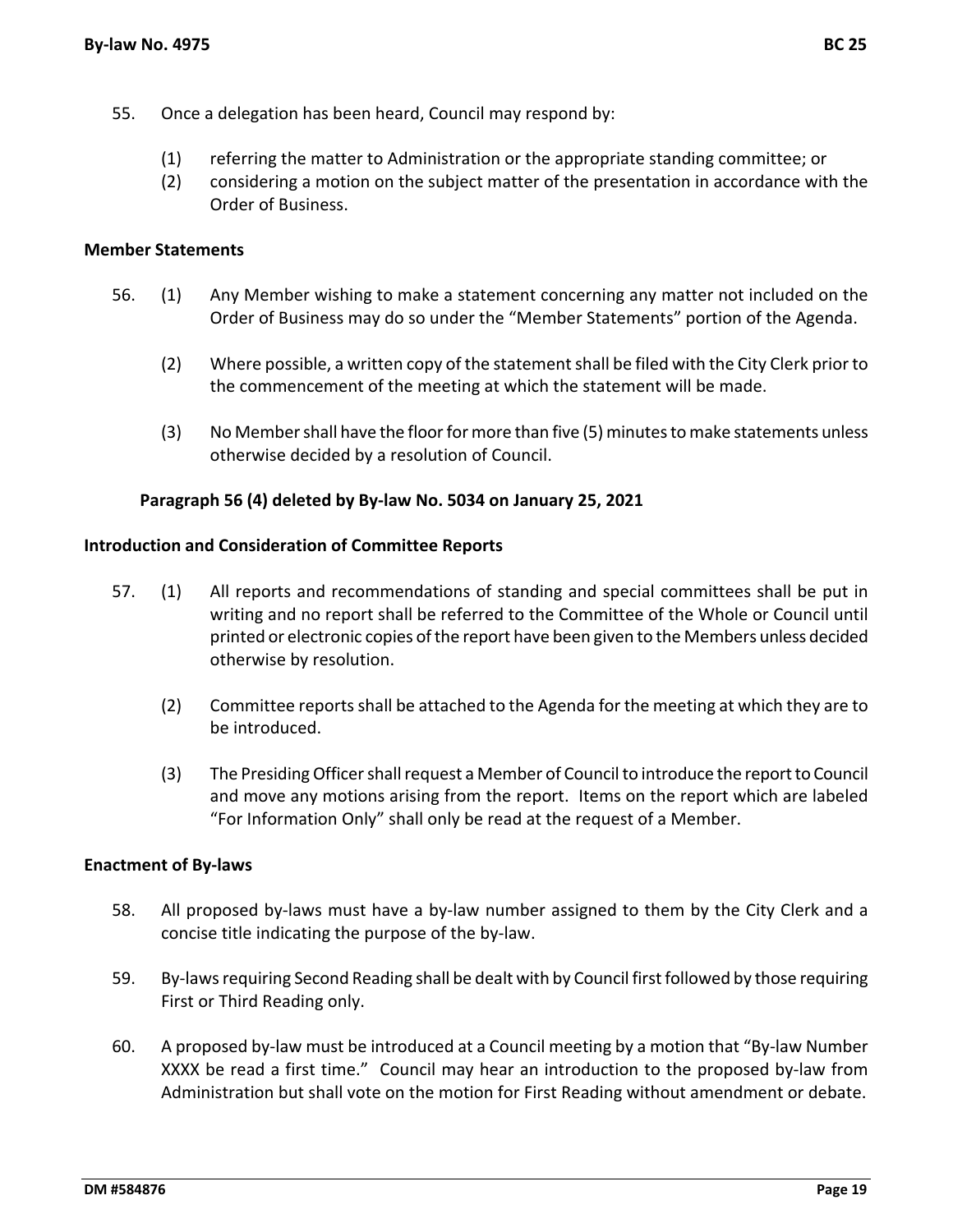- 61. After First Reading of a by‐law has been given, any Member may move that "By‐law Number XXXX be read a second time." Once a motion for Second Reading has been made, Council may:
	- (1) debate the substance of the by‐law; and
	- (2) propose and consider amendments to the by‐law.
- 62. After Second Reading has been given, any Member may move that "By‐law Number XXXX be read a third time. A vote on Third Reading of a by‐law shall be decided without amendment or debate, unless otherwise decided by a resolution of Council.
- 63. All Members must be given the opportunity to review the full text of the amendments prior to giving the by‐law Third Reading.
- 64. Where a by-law requires the approval of the Minister, the voters, the ratepayers or some other authority, the approval must be obtained before the by‐law receives Third Reading and no amendment at Third Reading will be permitted.
- 65. Council may not give a by‐law more than two readings at a meeting unless all Members are present at the meeting and, before the Third Reading, a motion to present the by‐law for Third Reading at the same meeting is approved by unanimous consent.
- 66. If any reading of a proposed by‐law fails, the by‐law shall be deemed to have been defeated.
- 67. A by‐law is effective on the day that it is:
	- (1) in writing;
	- (2) under the seal of the Municipal Corporation;
	- (3) signed by the Mayor or other Presiding Officer; and
	- (4) signed by the City Manager.

or at a later date that the by‐law may specify.

- 68. The Mayor or the Presiding Officer must sign and the City Manager must sign and seal the by‐ law as soon as reasonably possible after Third Reading is given.
- 69. Once a by‐law has been given Third Reading, it may only be amended orrepealed by another by‐ law made in the same way as the original by‐law, unless another method is specifically authorized by statute.

#### **Notices of Motions**

70. (1) Any Member who, during a meeting, intendsto bring any new matter before Council at a subsequent regular meeting of Council shall give notice of such intent by verbally stating their intention to bring forward a motion.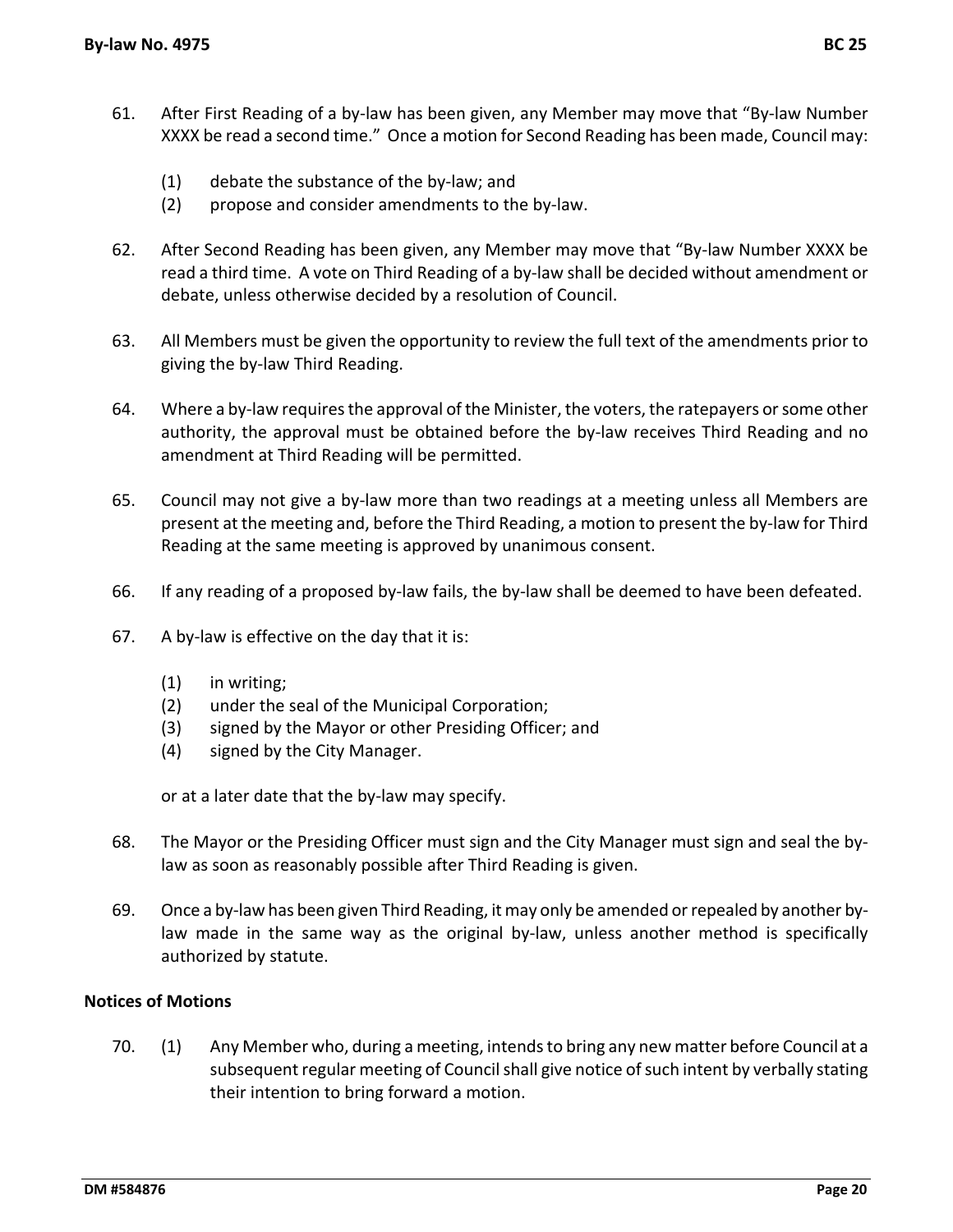- (1) Notices of Motion shall give sufficient detail so that the subject of the motion and any proposed action can be determined, and it must state the date of the meeting at which the motion will be introduced.
- (2) A Notice of Motion must be given without verbal or written comment on its merits.
- (3) The Member shall provide the City Clerk with the wording of the motion prior to 10:00 a.m. on the Thursday preceding the meeting at which it will be considered. The City Clerk shall list on the Order of Business for the appropriate regular meeting of Council any motion for which notice was given in accordance with subsection (1).

# **New Business**

- 71. (1) Any Member desiring to bring any new matter before Council which is notincluded in the report of a standing committee or included elsewhere on the Order of Business for the meeting may do so only if:
	- a) Notice of Motion has been given at a previous meeting pursuant to Section 70; or
	- b) a legible copy of the proposed motion is provided to the City Clerk no later than 10:00 a.m. on the Thursday preceding the meeting; or
	- c) Council passes a Special Resolution dispensing with the notice.
	- (2) A motion to refer a new matter to committee for consideration is always in order.

#### **Administrative Enquiries**

- 72. (1) Any Member may submit at a meeting an enquiry on any matter relevant to the business of the City.
	- (2) The Membersubmitting the enquiry may speak to the merits of the enquiry for a period of time not exceeding two (2) minutes and the enquiry shall not be debatable.
	- (3) The City Managershall, wherever possible, provide information to immediately respond to the enquiry.
	- (4) Where the response to the enquiry requires verification of facts or a considered opinion, the City Manager shall provide a written response to the Mayor and Members as soon as is reasonably possible.
	- (5) Where an enquiry is referred to a standing committee by Council, the enquiry shall be received and considered by the standing committee at its next regular meeting, or as soon thereafter as is reasonably possible.
	- (6) If the City Manager reports that the financial or other resources required to answer the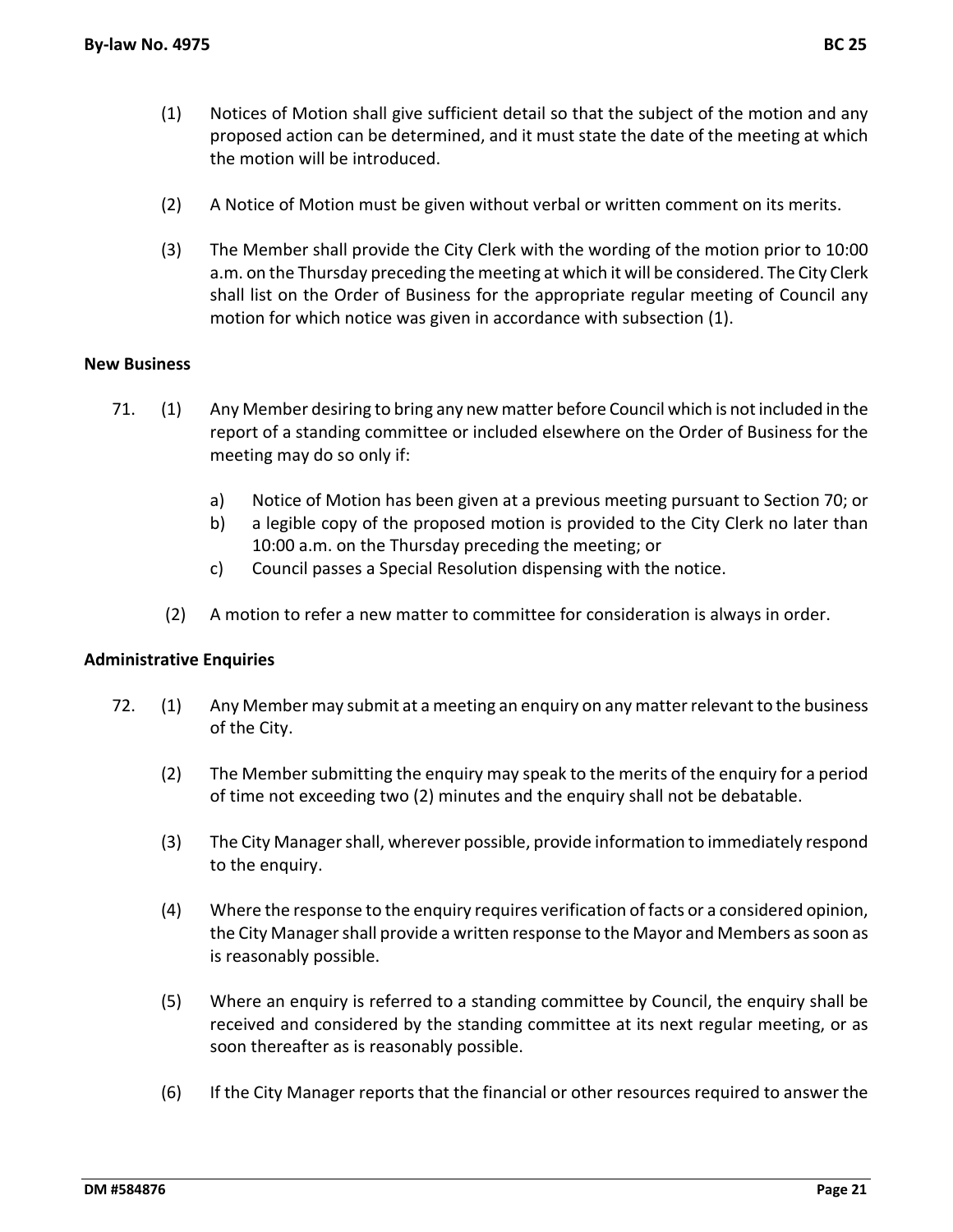enquiry are substantial and will affect the City's budget, Council may direct the City Manager to abandon the enquiry.

# **Adjournment**

73. Council shall conclude its proceedings by adopting a motion to adjourn.

# **PART 5 ‐ MOTIONS**

#### **Introduction of Motions**

- 74. All motions must be concise and unambiguous and must either be given in writing or dictated to the City Clerk.
- 75. Wherever possible, motions shall be composed:
	- (1) to avoid the use of any double negative statement; and
	- (2) to result in a positive course of action upon receiving an affirmative vote.
- 76. A motion shall be considered to be in the possession of Council when it has been moved, seconded and stated by the Presiding Officer.
- 77. No debate or vote on a motion shall be permitted until the motion is in the possession of Council.
- 78. The mover of a motion shall have the right to speak first to a motion for a period of up to five minutes and the right of the mover to introduce that motion takes precedence over all other motions.
- 79. No motion shall be introduced that is substantially the same as one which the judgement of Council has already been expressed during the same meeting.

#### **Motion Out of Order**

80. Wherever a motion is contrary to the rules of procedure, the Presiding Officer shall rule the motion to be out of order.

#### **Features and Order of Precedence of Motion**

81. The features of individual motions and the order of precedence shall be those established in Schedules B and C attached to and forming a part of this by‐law.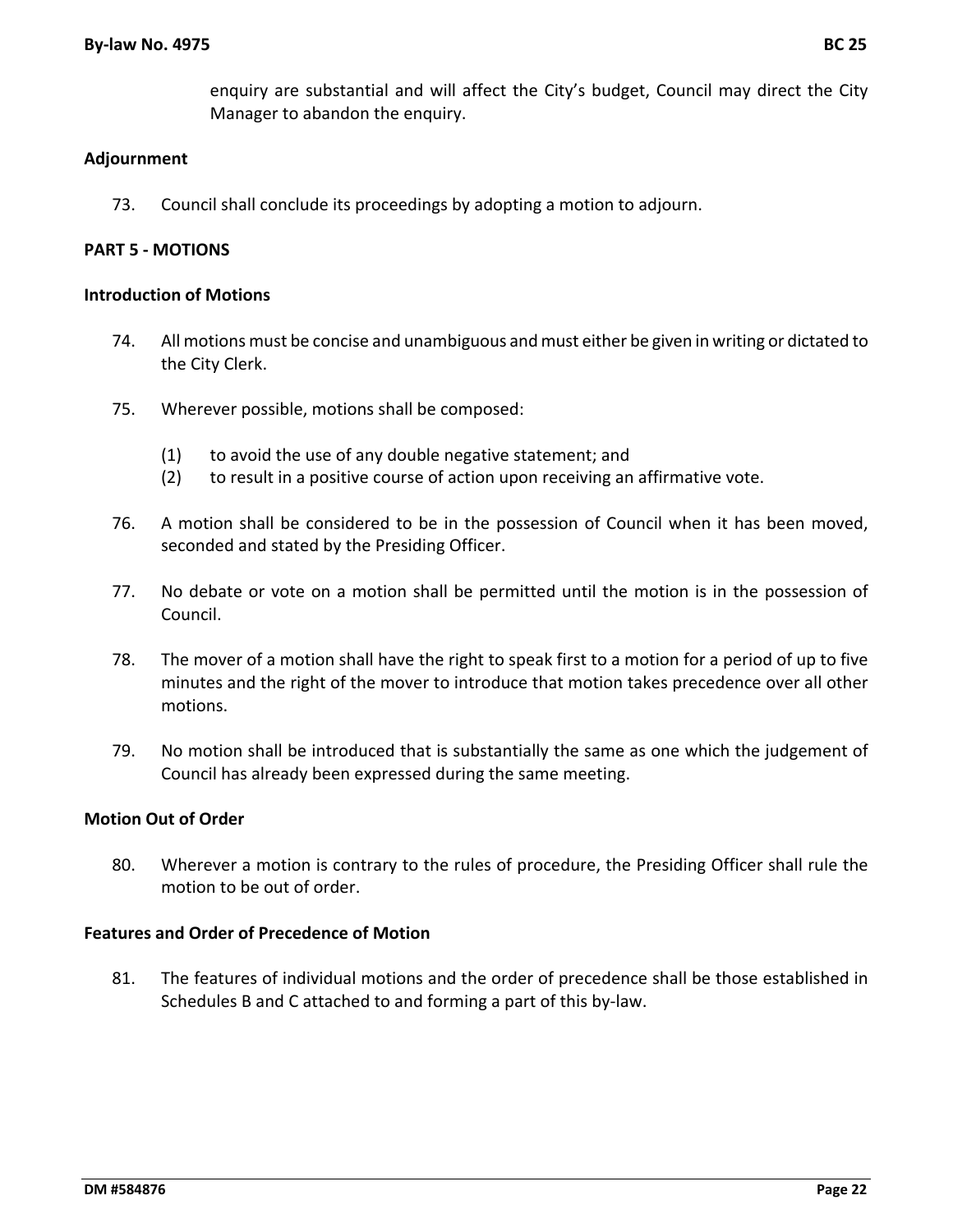#### **Motion to Amend**

- 82. A Member may move that a motion be amended in one of the following ways:
	- (1) by "adding" certain words;
	- (2) by "striking out" words or paragraphs; or
	- (3) by "striking out" certain words and "inserting" others.
- 83. An amendment proposed to a motion must be provided in writing to Members and Administration and must be relevant to its subject matter and must not propose a direct negative of the motion.
- 84. A motion to amend shall be disposed of by Council prior to considering the main motion.
- 85. Only one amendment shall be allowed to an amendment.
- 86. Where more than one motion to amend is introduced, Council shall consider the amendments in the reverse order in which they were introduced.
- 87. The Presiding Officer may recess the proceedings to allow for the amendment to be finalized and provided in writing to Members and Administration.
- 88. Where all amendments to a main motion have been voted on, Council shall vote on the main motion prior to considering any other matter.

#### **Reconsideration of Motion**

- 89. (1) After any motion has been voted on, any Member who voted with the majority on that motion may, at the same or any later regular meeting, serve notice that the Member will move, at the next regular meeting held thereafter, for reconsideration of the motion.
	- (2) A motion to reconsider requires a Special Resolution.
	- (3) A motion to reconsider allows for the amendment, withdrawal, or renewal of any previous motion.
	- (4) A motion to reconsider may not be applied to:
		- (a) a vote which has caused an irrevocable action;
		- (b) a motion to give Third Reading to a by‐law; or
		- (c) a motion to reconsider.
	- (5) A motion to reconsider must take place within 6 months of the original motion.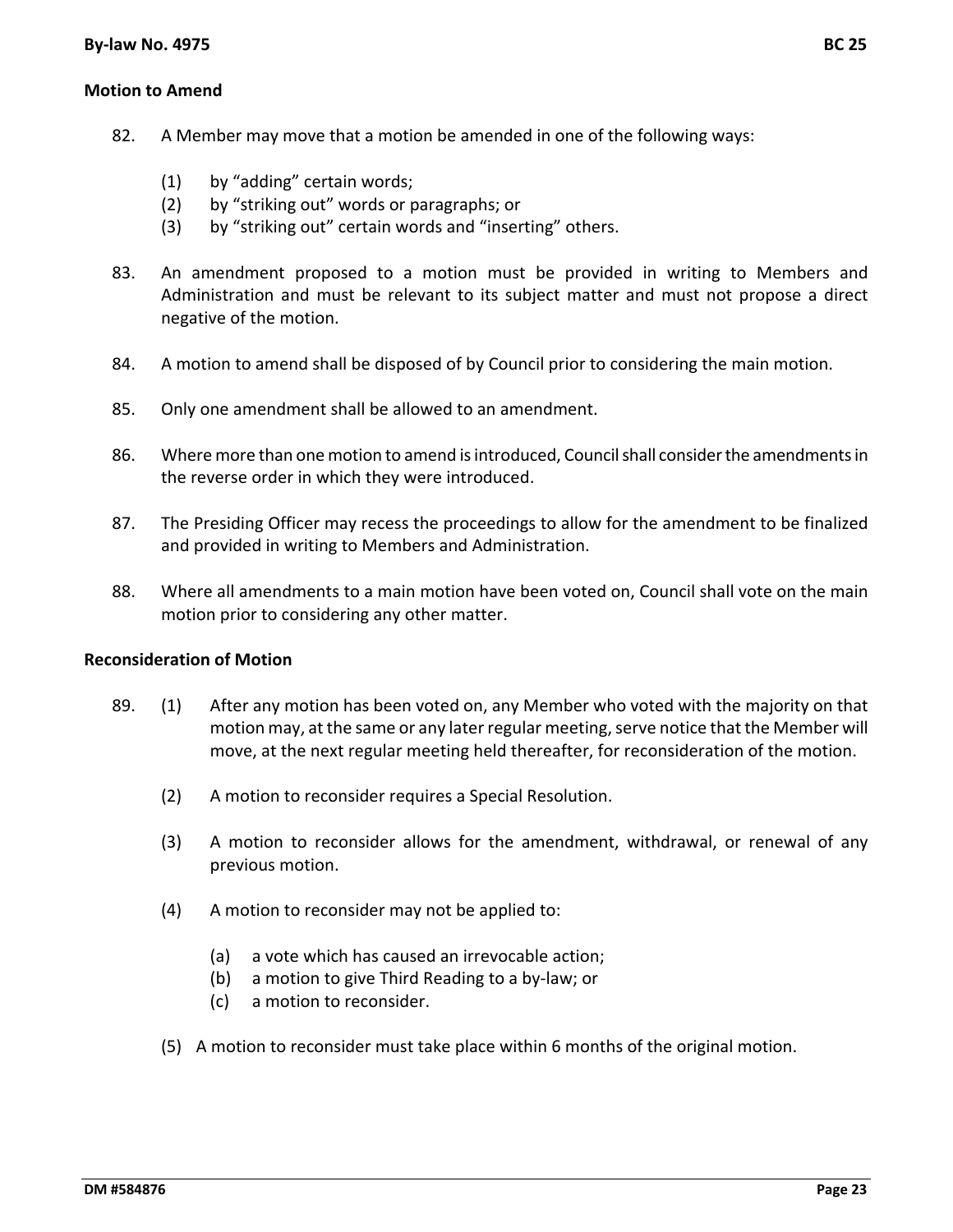# **Withdrawal of Motion**

90. The mover of a motion may, with the consent of Council, withdraw his or her motion at any time prior to the commencement of the taking of the vote on the motion.

#### **Reading of Matter**

- 91. (1) Any Member may, at any time, request that the motion under consideration be read by the Presiding Officer or the City Clerk.
	- (2) The request shall be made in such a manner as to not interrupt any Member who has obtained the floor of Council.

#### **Dividing Motion Into Parts**

92. Where a matter relating to a single subject contains several parts, each capable of standing as a complete proposition, the matter may, at the request of any Member, be divided and each part shall be considered and voted on separately.

#### **Motion to Adjourn**

- 93. A motion to adjourn is not debatable or amendable.
- 94. Before putting the motion for adjournment, the PresidingOfficer must allow an opportunity for any new notices of motion to be heard.

#### **Personal Privilege**

- 95. (1) Where a Member desires to address a matter that concerns the right or privilege of Council orthe personal privilege of any individual Member,the Membershall be entitled to raise such a matter.
	- (2) A question of personal privilege shall take precedence over any motion or matter and shall be immediately taken into consideration of Council.
	- (3) The Memberraising the question of personal privilege shall provide a concise explanation to the Presiding Officer.

#### **Point of Order**

- 96. (1) Where a Member rises on a point of order, the Member shall request leave from the Presiding Officer, and after being recognized shall state the point of order.
	- (2) A point of order is not debatable or amendable.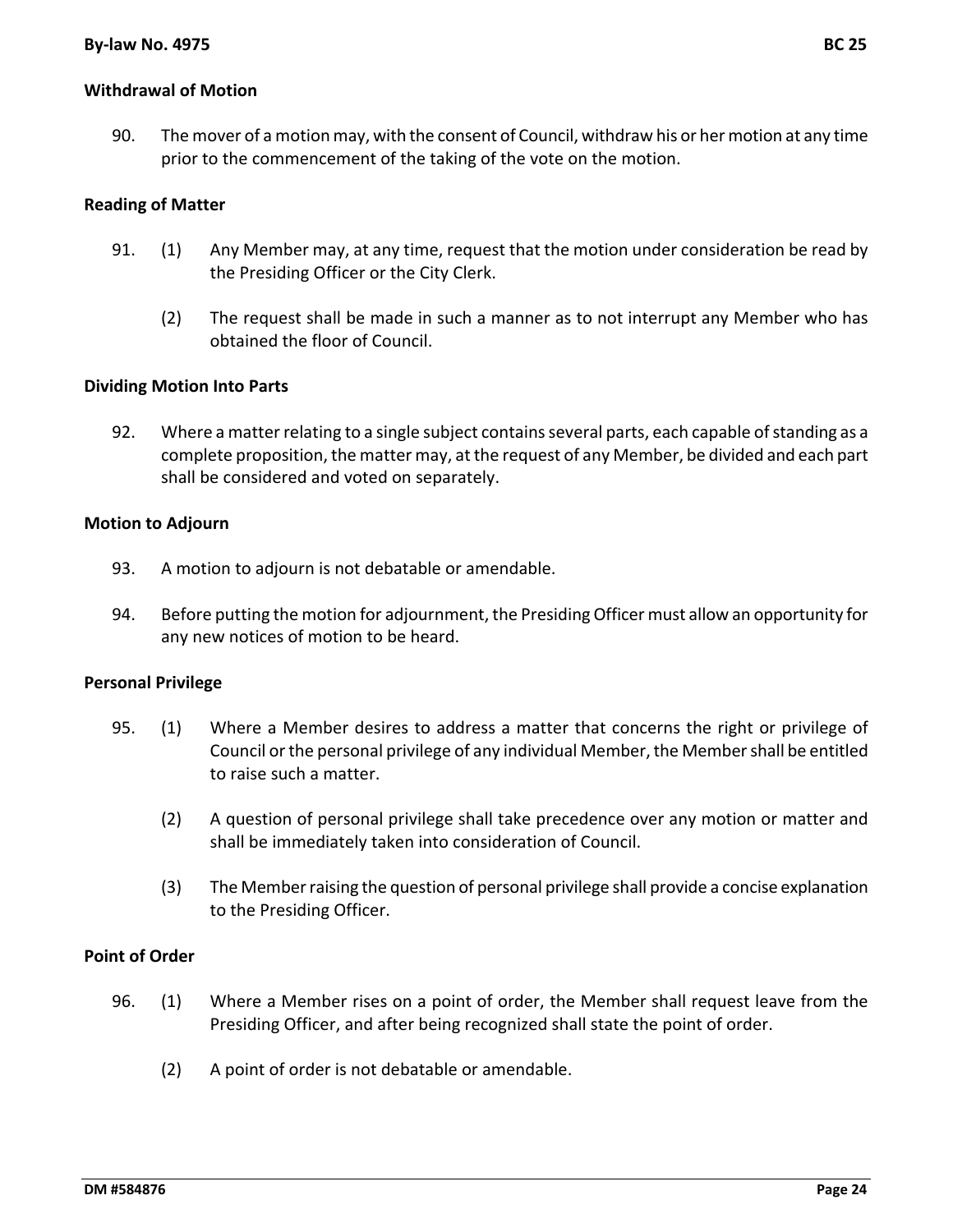(3) The Presiding Officer shall immediately rule on the point of order.

# **Motion to Challenge**

- 97. (1) Any ruling of the Presiding Officer on Council Procedure may be challenged.
	- (2) Where a ruling of the Presiding Officer on any matter is challenged, the Presiding Officer must state the question "Is the ruling of the chair upheld?" and the Presiding Officer and the Member who challenged the ruling may debate the question.
	- (3) If the Presiding Officer refusesto put the question on a challenge, the person who would preside if the individual occupying the chair were absent must put the question to Council.
	- (4) A motion to sustain the chair shall be decided by a simple majority.

#### **Numbering of Motions**

98. The resolutions of Council shall be numbered in order each year, commencing with number one for the first resolution of the calendar year; this number to be followed by the year, and continuing through to the last meeting of the calendar year.

# **PART 6 – CONDUCT DURING DEBATE**

#### **Address Through Presiding Officer**

- 99. (1) Every Member intending to speak on any matter shall signify their intent to the Presiding Officer and, upon being recognized, shall address only the Presiding Officer.
	- (3) Members shall address the Presiding Officer as "Mr. Mayor," "Madam Mayor," "Your Worship," "Mr. or Madam Acting Mayor," or "Mr. or Madam Chair" as the case may be, and shall refer to each other as "the Mayor" or "Councillor "as the case may be.
	- (3) Any question addressed to a member of City Administration shall be put through the Presiding Officer to the City Manager who shall refer the matter to the appropriate Director if necessary.

#### **Order of Speakers**

- 100. (1) The Member who has moved a motion that is debatable shall be entitled to speak firstto the motion and have a final reply when all Members wishing to speak have spoken.
	- (2) When two or more Members signify their intent to speak, the Presiding Officer shall recognize the Member who, in the opinion of the Presiding Officer, first requested the floor of Council and next recognize the remaining Members wishing to speak in the same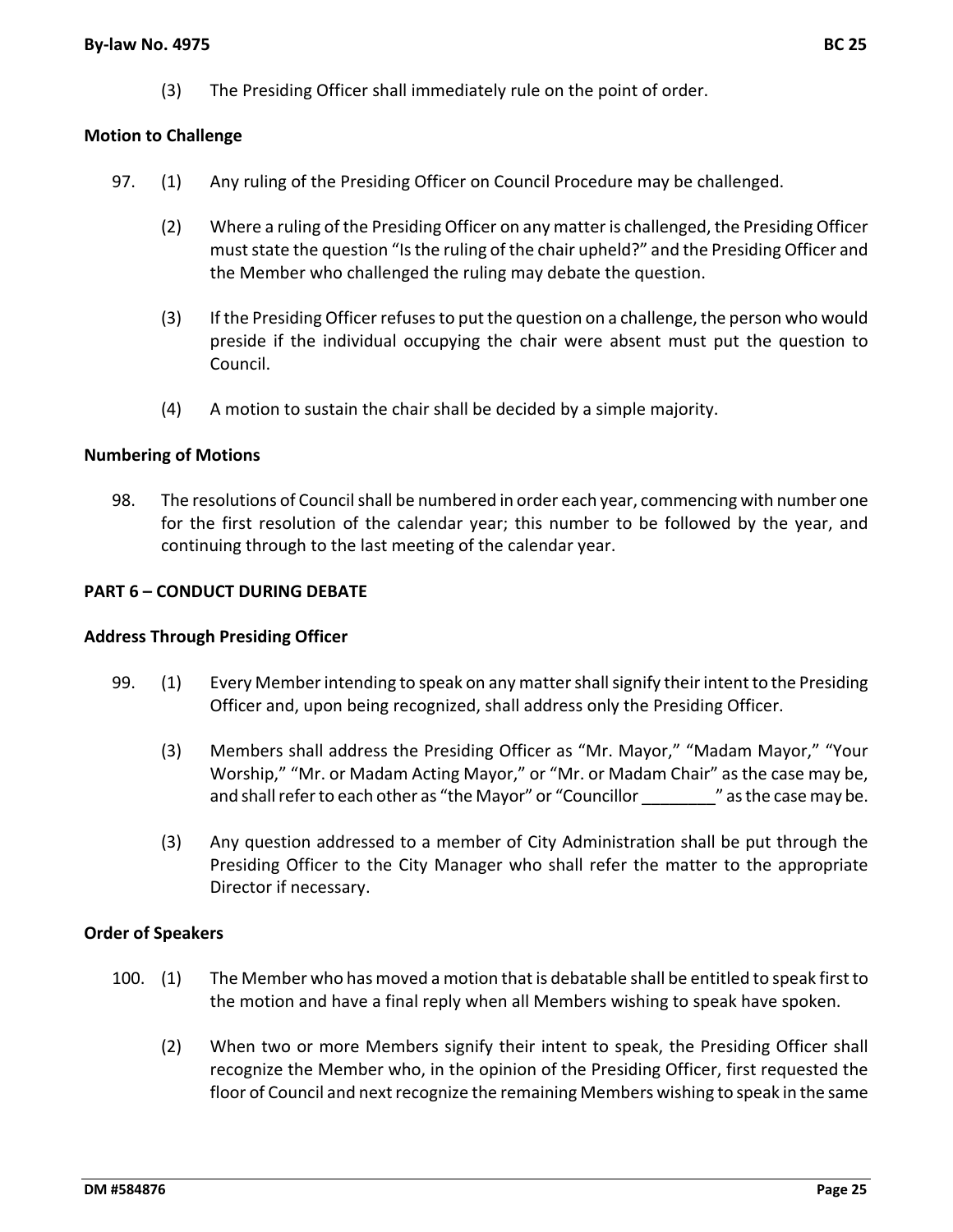order.

#### **Limits on Debate**

- 101. (1) No Member may speak more than twice to a motion and no speech longer than five minutes shall be permitted except with the consent of Council by resolution.
	- (2) No Member shall speak a second time to the same motion as long as any Member who desires to speak has not yet spoken.

#### **Opportunity to be Heard**

102. Each Member will be given the opportunity to speak to a motion before it is put to a vote, unless a motion to limit or end debate is passed.

#### **Interruptions**

- 103. Any Member who has the floor of Council may only be interrupted by another Member:
	- (1) when the Member is discussing a matter and no motion is on the floor;
	- (2) when a Member has exceeded the time limit to speak;
	- (3) by a call for the Orders of the Day;
	- (4) by a question of privilege;
	- (5) by a point of order;
	- (6) by an objection to the consideration of a matter;
	- (7) by a Challenge of the ruling of the Presiding Officer.

#### **Prohibited Acts**

- 104. No Member shall:
	- (1) speak disrespectfully of the Crown, other Members, the public or any employee of the City;
	- (2) use offensive language in Council Chamber, orin reference to any Member, the public or any employee of the City;
	- (3) speak on any matter except the subject being considered by Council;
	- (4) make personal remarks about other Members, the public or any employee of the City;
	- (5) reflect upon the motives of Members who may have voted for a particular motion;
	- (7) reflect upon the motives of advice given to Council by Administration;
	- (6) debate the merits of a past vote of Council, unless to move to reconsider a motion;
	- (7) walk out of the room while the chair is putting the question;
	- (8) hold discourse which may interrupt a Member who has the floor of Council;
	- (9) pass between a Member who has the floor of Council and the Presiding Officer;
	- (10) speak to a question after the question is finally put by the Presiding Officer;
	- (11) willfully contravene the provisions of this by‐law;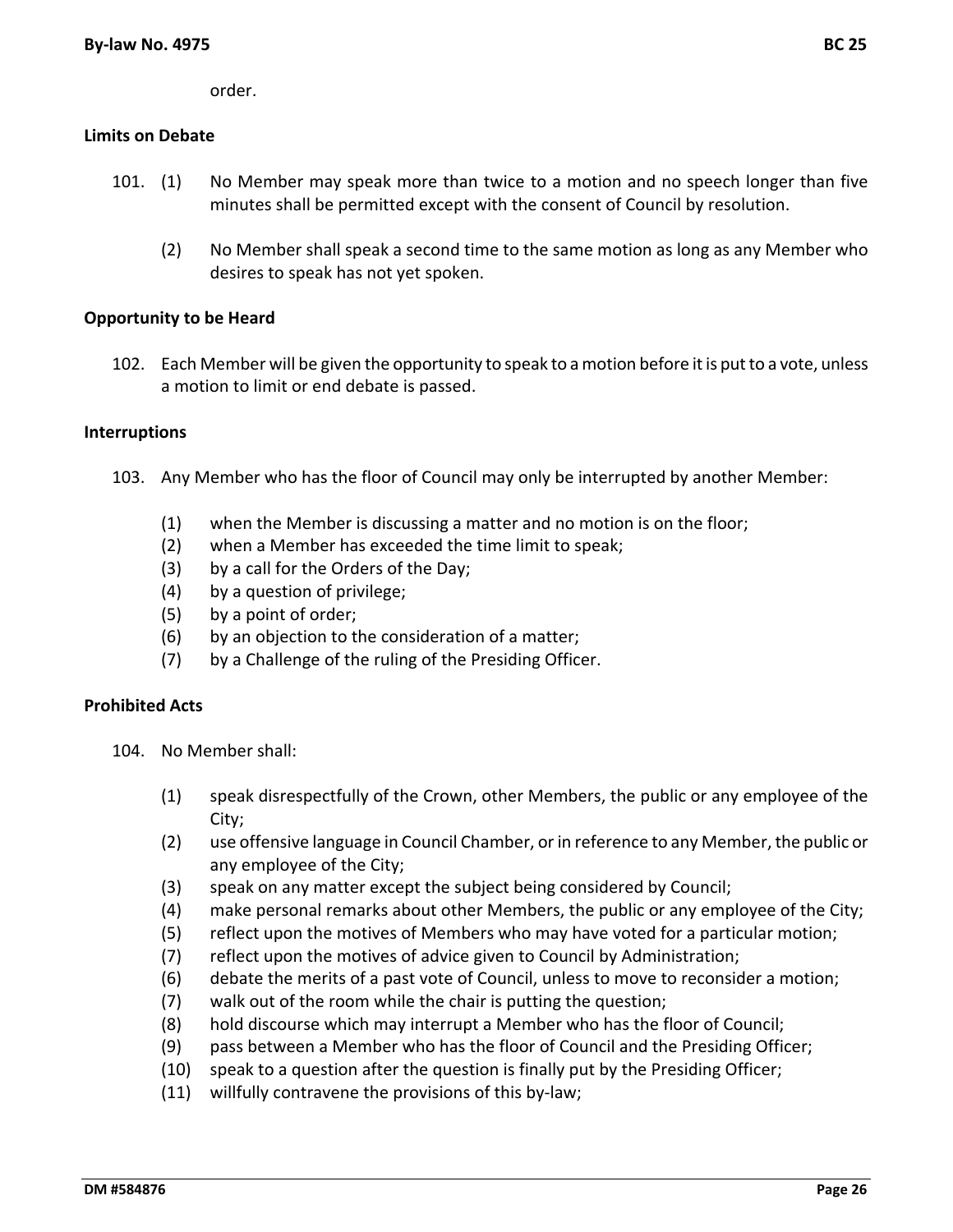(12) refuse to comply with the decision ofthe PresidingOfficer on any point of order, question of personal privilege or any other interpretation of the provisions of this by‐law.

# **Disciplinary Procedures**

- 105. (1) The Presiding Officer may call to order any Member who is out of order.
	- (2) Subject to subsection (3), where a Member persistsin refusing to comply with the ruling of the Presiding Officer or a decision of Council on any point of order, question of personal privilege or other interpretation of the provisions of this by‐law, the Presiding Officer may consider such action to be improper conduct and order such a Member to leave the Council Chamber and Council must vote immediately on a motion to expelthat Member from the meeting without debate.
	- (3) Where a Member presents an apology, the Presiding Officershall permit the Member to remain in his or her seat.
	- (4) The Presiding Officer shall have the authority to determine whether the use of any word, phrase, term or expression was offensive.

#### **Disturbance by Public**

- 106. (1) The Presiding Officer may order any member of the public who disturbs the proceedings of Council by words or action to be expelled.
	- (2) The Presiding Officer may call upon a Peace Officer to remove any member of the public who refuses to leave a meeting voluntarily after having been expelled.

#### **Participation of Presiding Officer in Debate**

- 107. (1) The Presiding Officer may participate in debate and vote on all matters before Council, without relinquishing the chair.
	- (2) The Presiding Officer may make motions, but must vacate the chair in order to do so and while the motion is being debated.
	- (3) When the Presiding Officer vacates the chair pursuant to subsection (2), it shall not be resumed until after the vote has been taken on the motion.

#### **Committee of the Whole**

108. (1) Where Council, in consideration of any matter, requires additional information through questionsto staff or wishesto allow for a lessformal discussion of a matter, Council may, by resolution, move into Committee of the Whole.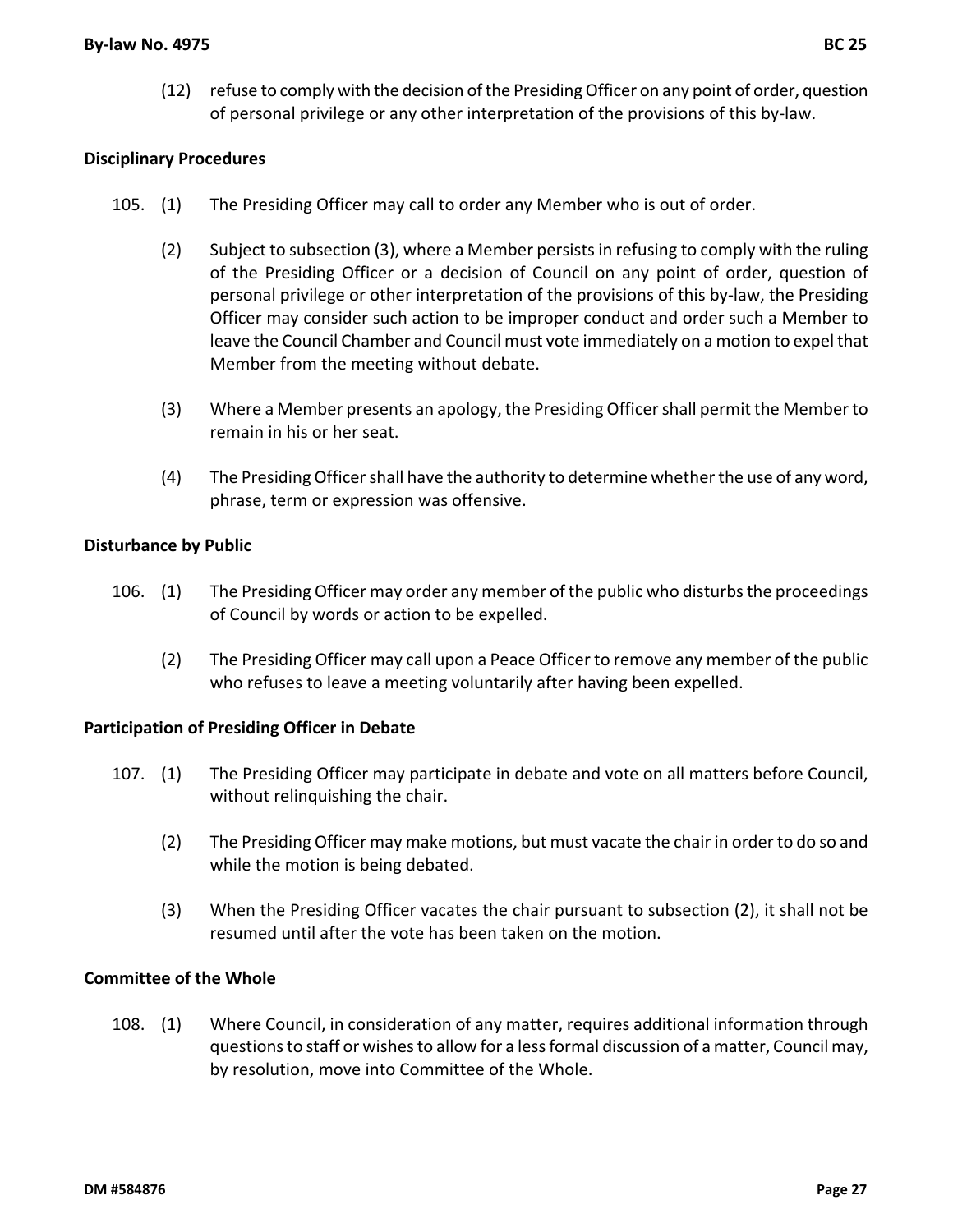- (2) The Presiding Officer of Council shall chair the Committee of the Whole.
- (3) A quorum of Committee of the Whole is a majority of Members.
- 109. The rules of procedure for Council shall be observed in Committee of the Whole with the following exceptions:
	- (1) Members may speak more than twice to a matter provided that all Members who wish to speak to a matter have been permitted to speak;
	- (2) the only motions permitted are to adopt reports or recommendations, to amend reports or recommendations, to rise without reporting, to rise and report or to revert to or from a Private Meeting in accordance with Section 23.
	- (3) If a motion to rise and report is passed, any matter which has not been decided shall be considered lost and the Presiding Officer shall report the business of the Committee of the Whole when Council is reconvened.
	- (4) Any Member may move to adopt the recommendations of the Committee of the Whole and debate will only be allowed on any amendments proposed by the Committee of the Whole.

#### **PART 7 ‐ VOTING**

#### **Voting Procedure**

- 110. Votes on all motions shall be taken as follows:
	- (1) Members shall be in their designated seat when the motion is put;
	- (2) The Presiding Officer shall put the motion;
	- (3) Members shall vote by a show of hands;
	- (4) The Presiding Officer shall declare the result of the vote and, in the case of a recorded vote, how each Member voted.

#### **Duty of Member to Vote**

- 111. (1) All Members present shall vote when the question is put by the Presiding Officer.
	- (2) Should any Member not indicate his or her vote when any question is put, the Member will be regarded as having voted in opposition and his or her vote must be counted accordingly.
	- (3) Notwithstanding subsection (2), a Member not voting due to a Conflict of Interest will not be regarded as having voted in the affirmative (or in opposition).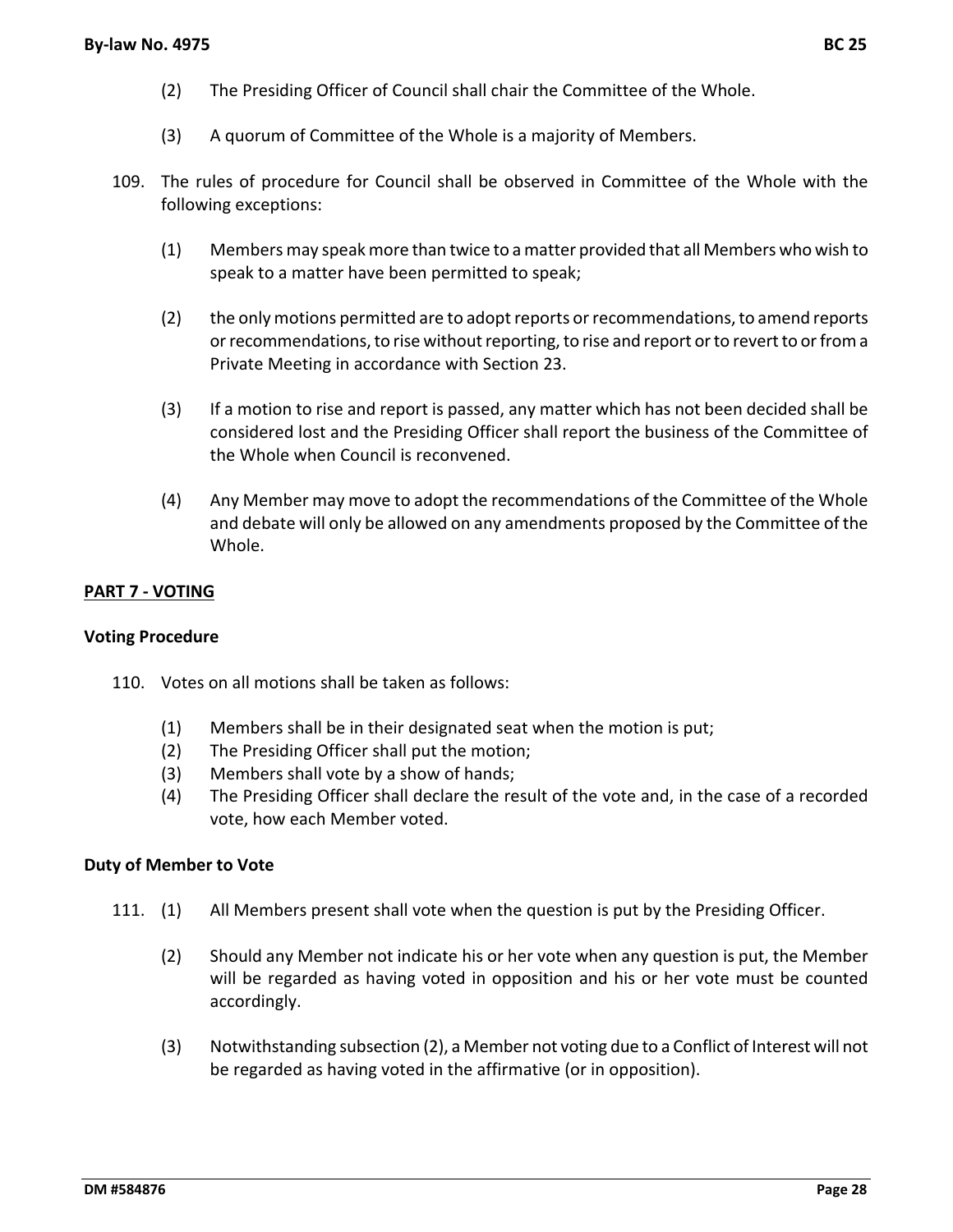#### **By‐law No. 4975 BC 25**

# **Secret Ballot Prohibited**

112. No vote shall be taken in Council by ballot or by any other method of secret voting, and every vote so taken is of no effect.

# **Errors in Good Faith**

113. Where a Member, immediately after casting his or her vote, states to the Presiding Officer that he or she has made an error in good faith, the matter may be resubmitted for a vote with a resolution of Council.

# **PART 7 – COMMITTEES OF COUNCIL**

#### **Establishment of Standing Committees**

- 114. (1) The Governance and Priorities Committee is hereby established.
	- (2) The Mayor shall chair the Governance and Priorities Committee. The Mayor shall be counted in the determination of quorum and has all the rights and privileges ofthe other committee members including, in accordance with section 107, the right to make motions and vote.

#### **Terms of Reference**

115. The terms ofreference forthe standing committees of Councilshall be as prescribed in Schedule D attached to and forming part of this by‐law.

#### **Quorum**

116. A quorum for all standing committees of Council shall be a majority of the Members who comprise the committee.

#### **Duties of Standing Committees**

- 117. (1) All committees of Council are advisory in nature.
	- (2) Committees have the responsibility to analyze all matters referred to them by Council or the City Manager and submit recommendations to Council on ways and means of addressing these matters.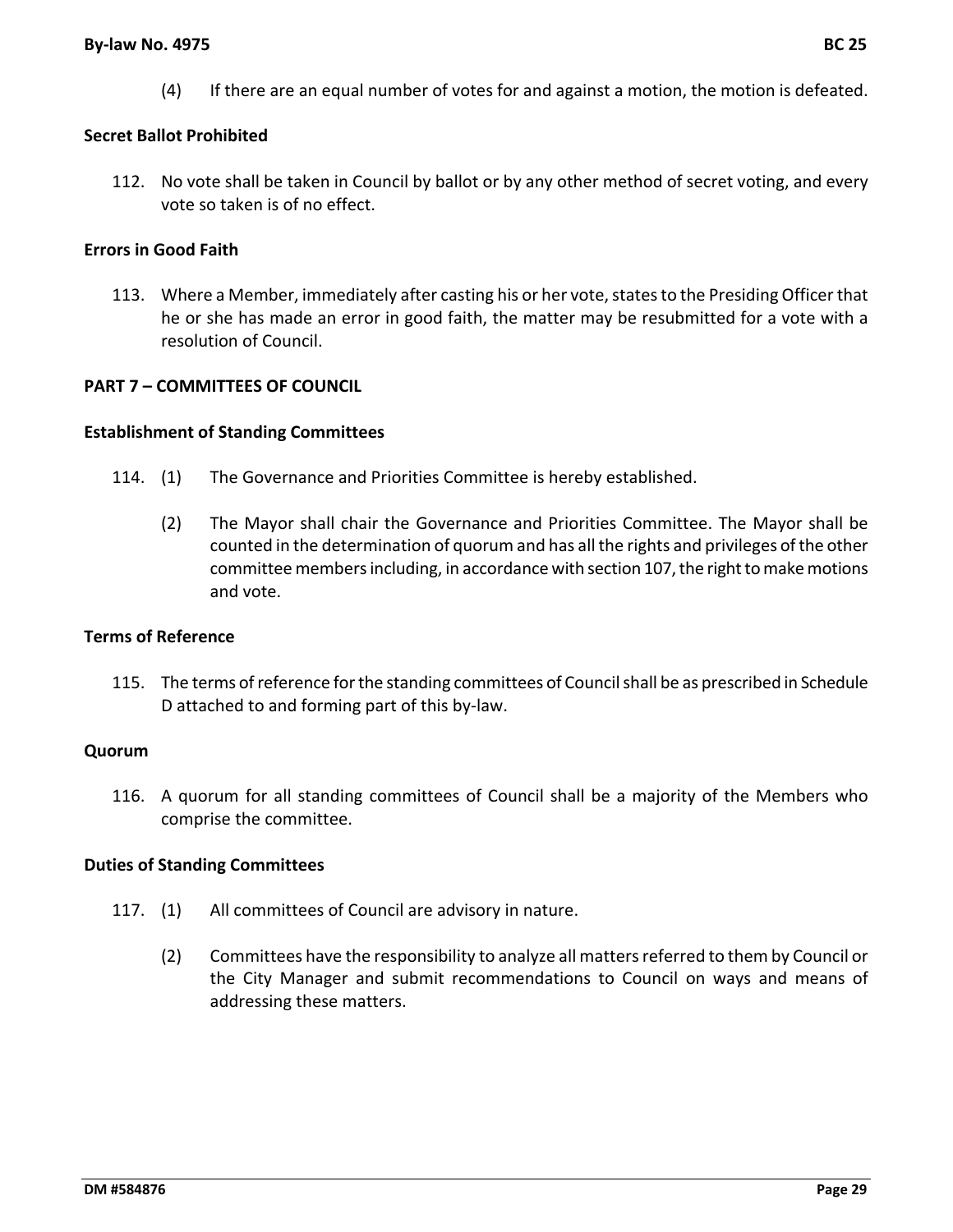- 118. Meetings of standing committees shall be conducted in accordance with the following provisions:
	- (1) the Mayor shall be the Chairperson to the standing committees of Council;
	- (2) in the absence of the Chairperson, the Deputy Mayor shall discharge the duties of the Chairperson;
	- (3) informal discussion of any matter is permitted when no motion has been made;
	- (4) members of the public shall be permitted to participate in the discussion of any matter before a standing committee;
	- (5) Any delegation wishing to appear before a standing committee with regard to any matter not currently before the committee shall make a request in the prescribed form through the Office of the City Clerk who will schedule the presentation for an upcoming meeting. Any such delegation is subject to the approval of the Mayor and City Manager together in accordance with s. 51 of this by‐law.
	- (6) every member of a standing committee shall have one vote for each item presented at a meeting provided that member is in attendance;
	- (7) a member shall be entitled to speak more than once on any matter provided the total speaking time does not exceed ten minutes;
	- (8) when any motion is approved by committee, the motion shall be included in the report to Council in the form of a recommendation to Council;
	- (9) should any member disagree with the recommendation of a standing committee, that Member's dissent will be noted in the report to Council if requested by the member;
	- (10) the Presiding Officer shall provide a clear summary of Committee's direction following each item of business on the agenda;
	- (11) the length of any standing committee meeting shall not exceed three (3) hours. If the order of business has not been completed at the conclusion of the three (3) hours, the meeting shall be recessed and reconvened at a date and time set by the majority of the committee members presents, unless a motion to extend the meeting beyond the three (3) hours is passed by the unanimous consent of all members present.

# **Section 118.(12) added by By‐law No. 5036 on April 12, 2021**

- (12) The Presiding Officer may determine the time allowed for each presenter on any matter before a standing committee.
- 119. The rules of procedure for Council shall apply to all standing committees in so far as they are appropriate.

#### **Special Meetings**

- 120. (1) A special meeting of any standing committee shall be called whenever it is deemed necessary by the Chairperson or any two members of that committee.
	- (2) Where a special meeting of any standing committee has been called pursuant to subsection (1), the City Clerk shall provide Public Notice, cause the Public Notice to be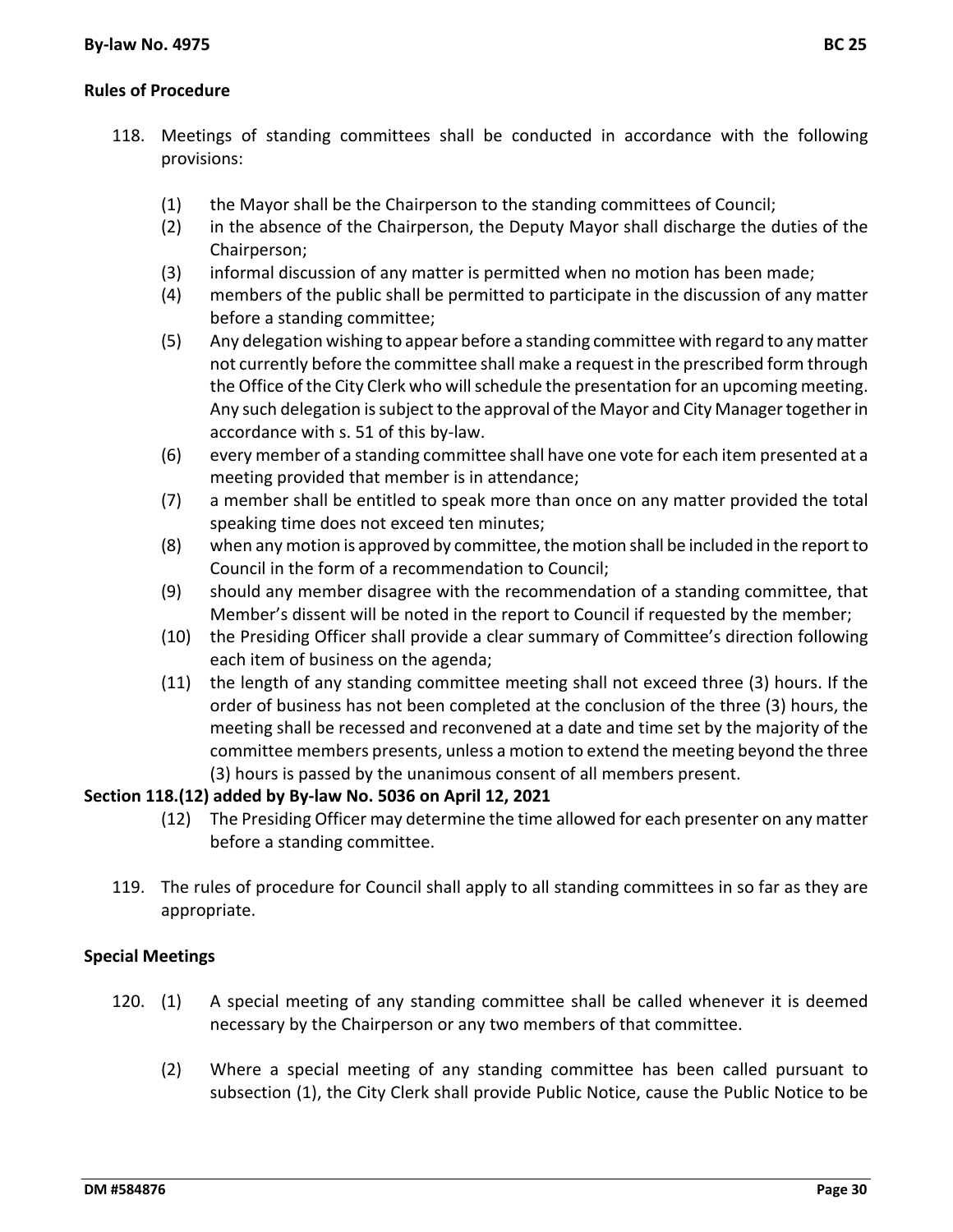- (a) all members of the standing committee and the Members;
- (b) the City Manager; and
- (c) all Directors.
- (3) The notice referred to in subsection (2) shall indicate the time, date, location and purpose for the special meeting of the standing committee.
- (4) No other businessshall be conducted at a special meeting of a standing committee except that which is included in the notice referred to in subsection (2) unless all Members are present and they all agree.

#### **Subcommittees**

- 121. (1) Any standing committee of Council may, from time to time, appoint a subcommittee ofits membersto investigate and report back on any item of business which is within the area of responsibility of the standing committee.
	- (2) The appointment of any person to a subcommittee who is not a member of the standing committee must be approved by Council.
	- (3) Where a subcommittee is established in accordance with the provisions of this by‐law, the subcommittee shall meet as soon as possible to establish the date and time of its meetings.
	- (4) A Member shall preside and discharge the duties of the Chairperson.
	- (5) Every subcommittee to which a matter has been referred shall report in writing to its standing committee.
	- (6) Any report of a subcommittee shall be subject to review by the appropriate standing committee and shall be included in that standing committee's report to Council. A subcommittee shall be considered discharged on the consideration of its final report by the standing committee.

#### **Special Committees of Council**

- 122. Where Council deems it necessary to establish a special committee to investigate and consider any matter, Council shall:
	- (1) name the committee;
	- (2) establish a terms of reference;
	- (3) appoint members to it;
	- (4) establish the term of appointment of members;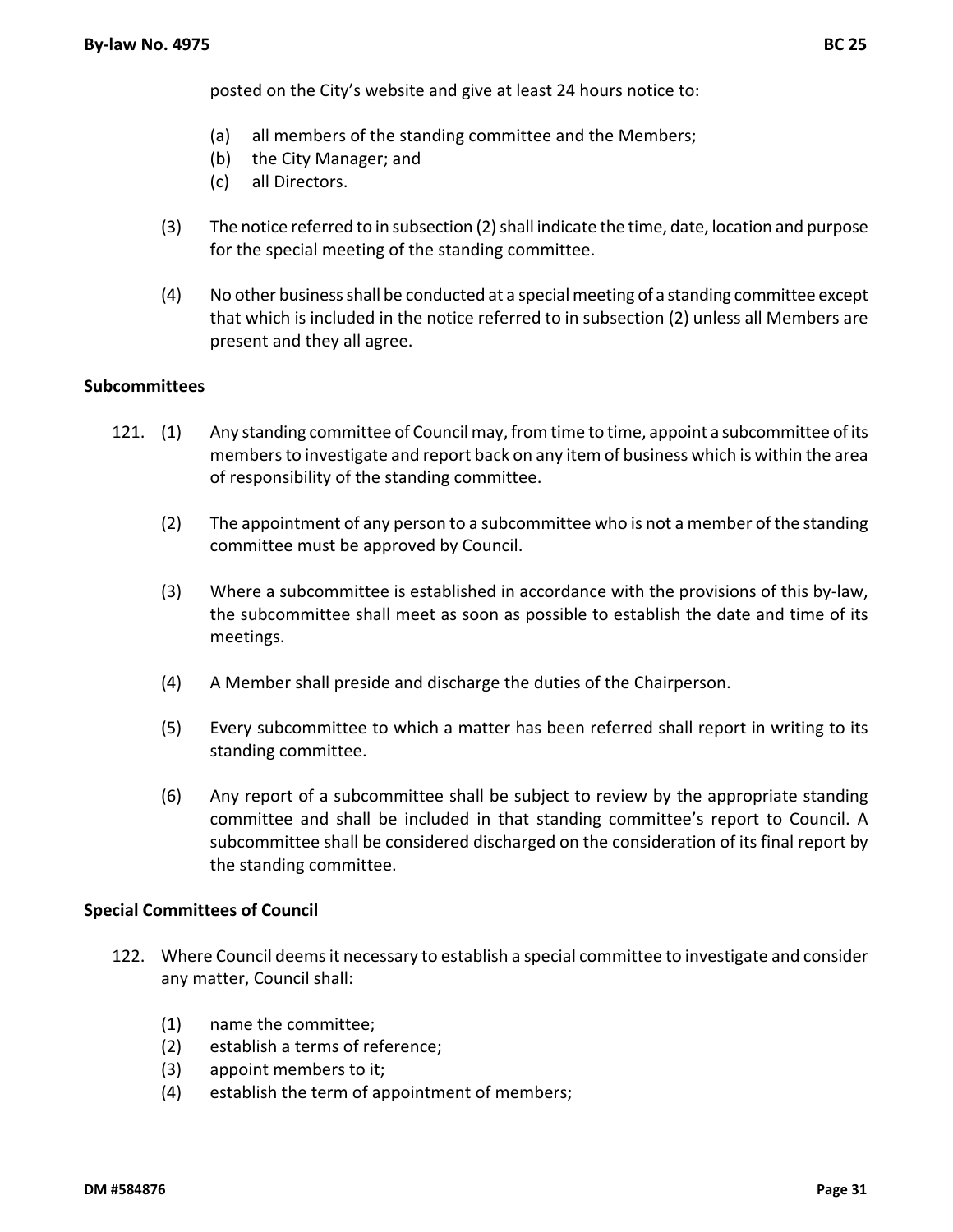- (5) establish requirements for reporting to Council or a standing committee; and
- (6) allocate any necessary budget or other resources to it.

#### **PART 9 – REPEAL AND EFFECT**

#### **Repeal**

123. By‐law Nos. 4250, 4401, 4462, 4498 and 4611 are hereby repealed.

#### **Effect**

124. This by-law shall come into effect upon receiving Third and Final Reading and otherwise meeting the requirements of Section 75 of the CTV Act*.*

#### **PART 10 – SEVERABILITY**

125. Each provision of this By‐law is independent of all other provisions. If a Court of competent jurisdiction declares any provision invalid for any reason, all other provisions of this By-law shall remain valid and enforceable, and the By‐law shall be interpreted as such.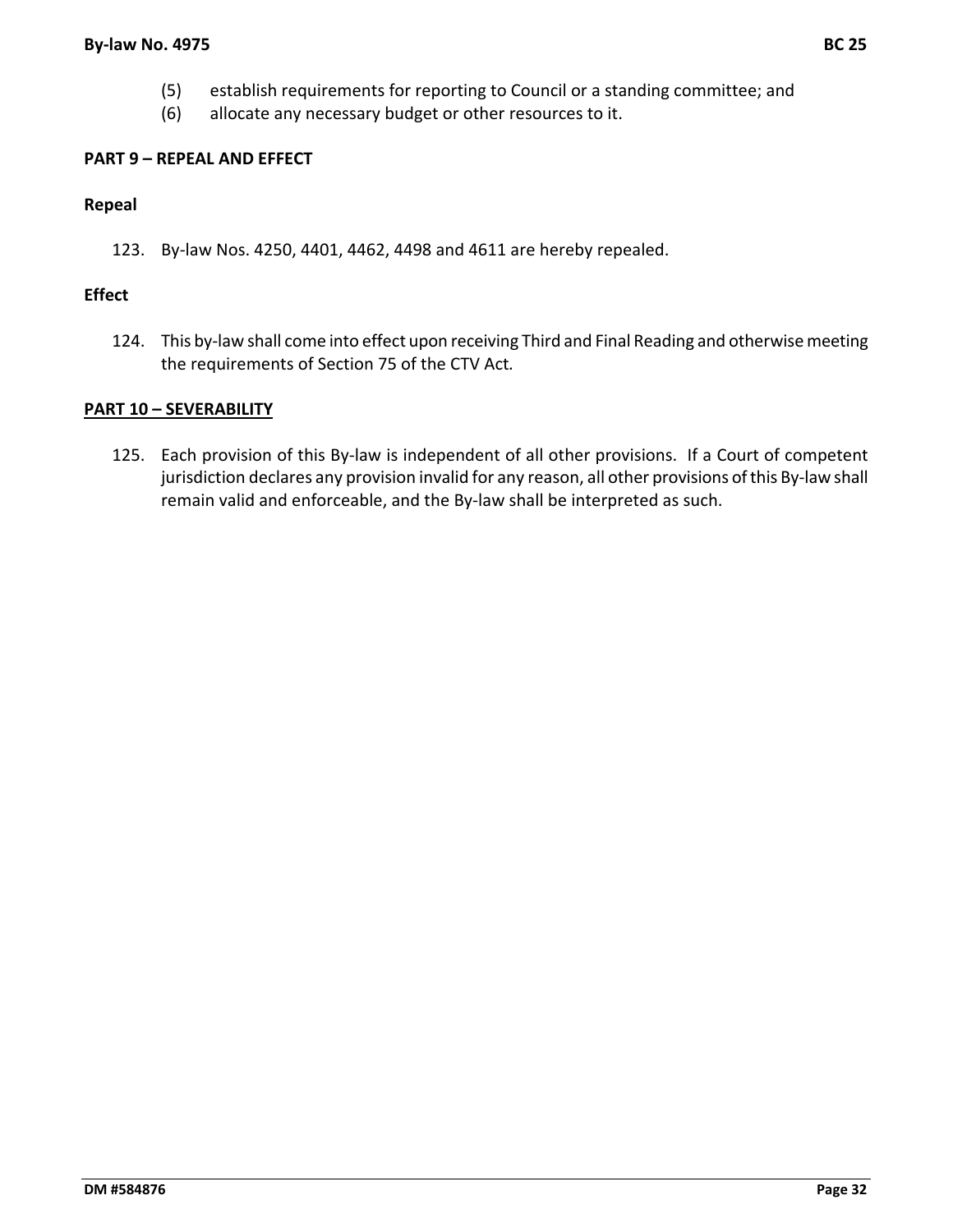# **CITY OF YELLOWKNIFE BY‐LAW NO. 4975 Schedule A**

## **COUNCIL AGENDA FORMAT**

#### **COUNCIL AGENDA**

#### **Monday, January XX, 20XX at 7:00 p.m. Page**

1. Opening Statement

#### **DISCLOSURE OF CONFLICT OF INTEREST AND THE GENERAL NATURE THEREOF**

2. Does any Member have a Conflict of Interest in any matter before Council tonight?

#### **AWARDS, CEREMONIES AND PRESENTATIONS**

3. There were no awards, ceremonies or presentations for the agenda.

#### **ADOPTION OF MINUTES FROM PREVIOUS MEETING (S)**

| Previously<br>Distributed |                                                                                                       |
|---------------------------|-------------------------------------------------------------------------------------------------------|
| 4.                        | Minutes of Council for the regular meeting of Monday, January XX, 20XX are<br>presented for adoption. |
|                           | <b>CORRESPONDENCE &amp; PETITIONS</b>                                                                 |
| 5.                        | There was no correspondence or petitions for the agenda.                                              |
|                           | <b>STATUTORY PUBLIC HEARINGS</b>                                                                      |
| 6.                        | There were no Statutory Public Hearings for the agenda.                                               |
|                           | DELEGATIONS PERTAINING TO ITEMS ON THE AGENDA                                                         |
| 7.                        | There were no delegations pertaining to items on the agenda.                                          |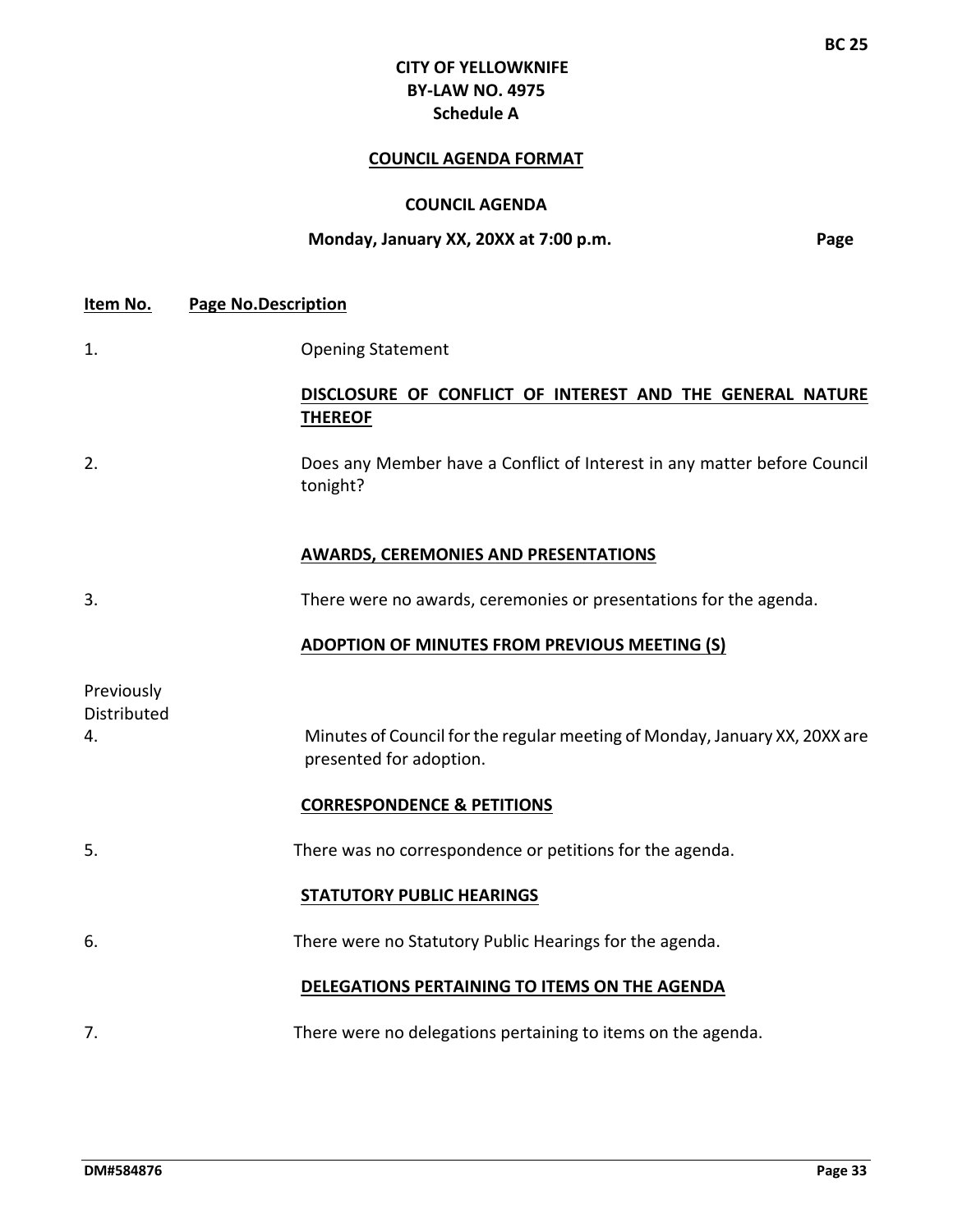|                     | Monday, January XX, 20XX at 7:00 p.m.                                            |  |  |  |  |  |
|---------------------|----------------------------------------------------------------------------------|--|--|--|--|--|
|                     | <b>MEMBER STATEMENTS</b>                                                         |  |  |  |  |  |
| 8.                  | There were no statements for the agenda.                                         |  |  |  |  |  |
| 9.                  | Are there any Member statements from the floor?                                  |  |  |  |  |  |
|                     | INTRODUCTION AND CONSIDERATION OF COMMITTEE REPORTS                              |  |  |  |  |  |
| <b>ANNEX</b><br>10. | Governance and Priorities Committee Report for Month XX, 20XX.                   |  |  |  |  |  |
|                     | <b>NEW BUSINESS</b>                                                              |  |  |  |  |  |
| 11.                 | There was no new business for the agenda.                                        |  |  |  |  |  |
| 12.                 | Is there any new business from the floor?                                        |  |  |  |  |  |
|                     | <b>ENACTMENT OF BY-LAWS</b>                                                      |  |  |  |  |  |
| <b>ANNEX</b><br>13. | By-laws involving Second Reading                                                 |  |  |  |  |  |
| <b>ANNEX</b><br>14. | By-laws involving First and Third Reading                                        |  |  |  |  |  |
|                     | DEFERRED BUSINESS AND TABLED ITEMS                                               |  |  |  |  |  |
| 15.                 | There was no deferred business and there were no tabled items for the<br>agenda. |  |  |  |  |  |
| 16.                 | Is there any deferred business or are there any tabled items from the floor?     |  |  |  |  |  |
|                     | <b>OLD BUSINESS</b>                                                              |  |  |  |  |  |
| 17.                 | There was no old business for the agenda.                                        |  |  |  |  |  |
| 18.                 | Is there any old business from the floor?                                        |  |  |  |  |  |
|                     | <b>NOTICES OF MOTION</b>                                                         |  |  |  |  |  |
| 19.                 | There were no notices of motion for the agenda.                                  |  |  |  |  |  |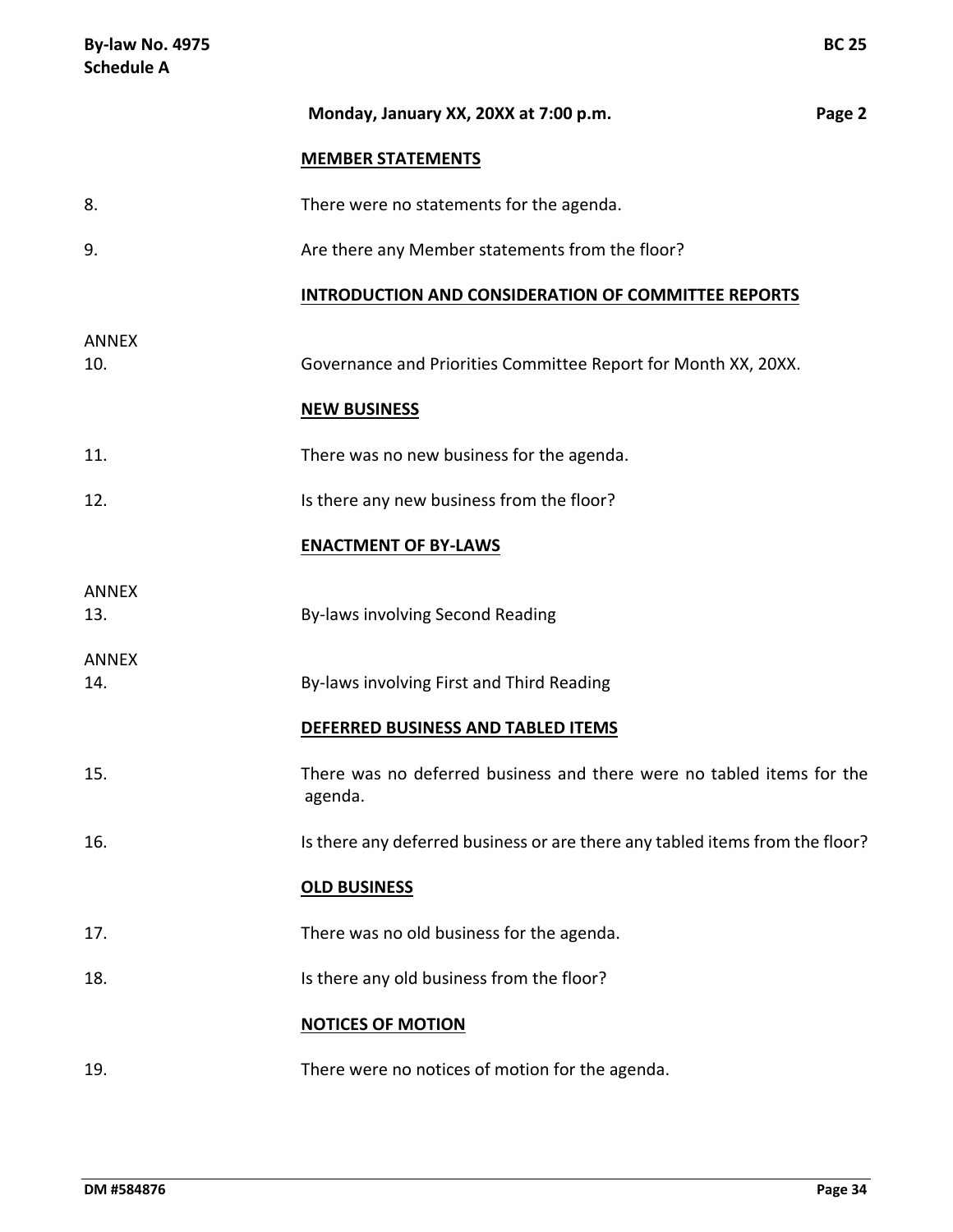| <b>By-law No. 4975</b><br><b>Schedule A</b> |                                                                  | <b>BC 25</b> |
|---------------------------------------------|------------------------------------------------------------------|--------------|
|                                             | Monday, January XX, 20XX at 7:00 p.m.                            | Page 2       |
| 20.                                         | Are there any notices of motion from the floor?                  |              |
|                                             | DELEGATIONS PERTAINING TO ITEMS NOT ON THE AGENDA                |              |
| 21.                                         | There were no delegations pertaining to items not on the agenda. |              |
|                                             | <b>ADMINISTRATIVE ENQUIRIES</b>                                  |              |
| 22.                                         | There were no administrative enquiries for the agenda.           |              |
| 23.                                         | Are there any administrative enquiries from the floor?           |              |
|                                             | <b>ADJOURNMENT</b>                                               |              |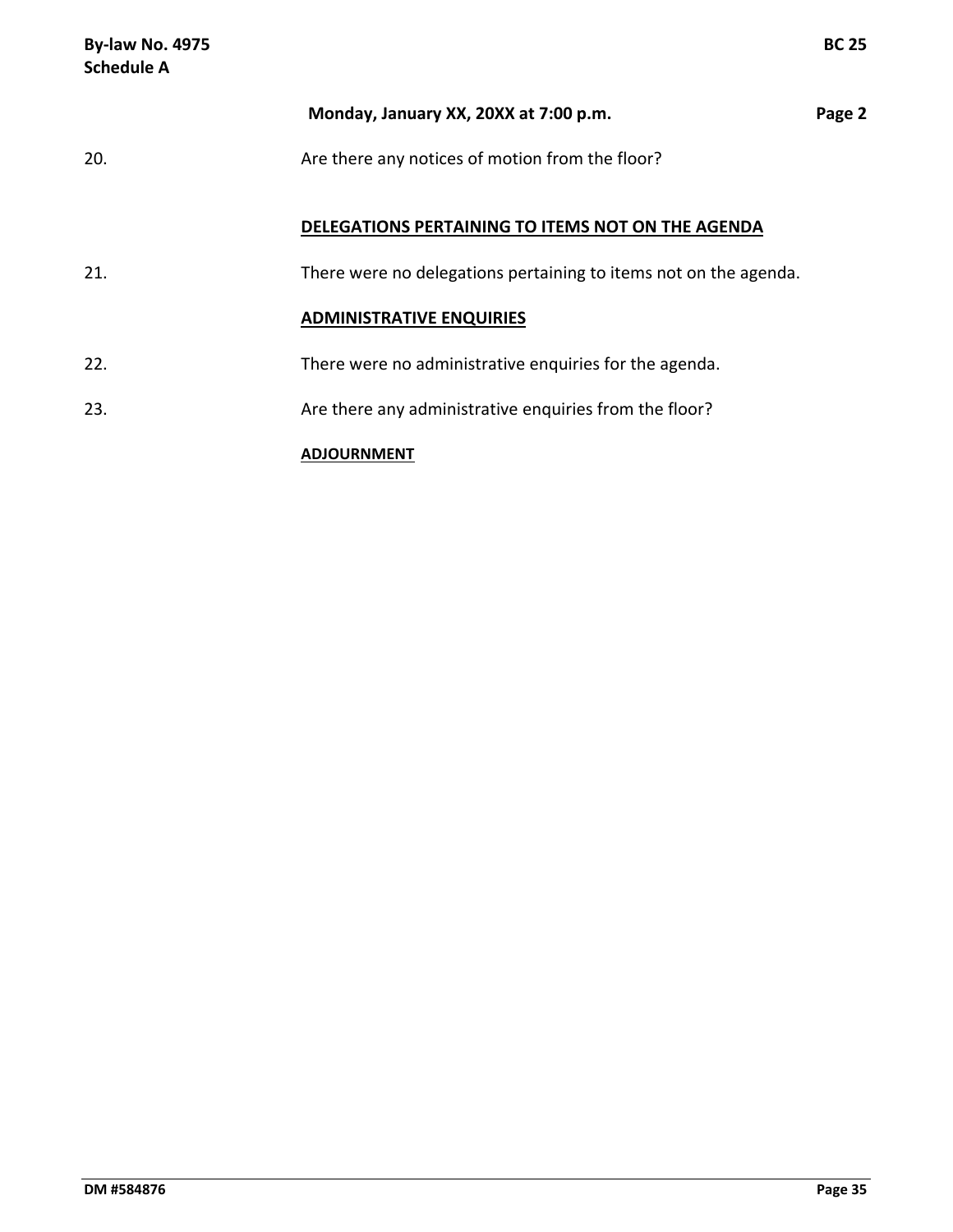#### **Schedule B**

#### **LIST OF MOTIONS BY ORDER OF PRECEDENCE**

#### **PRIVILEGED MOTIONS**

- 1. Personal Privilege
- 2. Appeal ‐ Ruling on Question of Personal Privilege
- 3. Adjourn
- 4. To Fix Time to Adjourn
- 5. Recess
- 6. Point of Order
- 7. Challenge ‐ Rulings on Point of Order

#### **SUBSIDIARY MOTIONS**

- 8. To put the matter to a vote
- 9. Lay on the Table
- 10. Defer to a Time Specific
- 11. Refer
- 12. Amendment ‐ Primary
- 13. Amendment Secondary

#### **MAIN MOTION**

14. Main or Substantive

#### **PROCEDURAL MOTIONS**

- 15. Motions to Suspend the rules of Procedures
- 16. Move into Committee of the Whole
- 17. Rise and Report out of Committee of the Whole
- 18. Move into Committee of the Whole Private Meeting
- 19. Rise and Report out of Committee of the Whole Private Meeting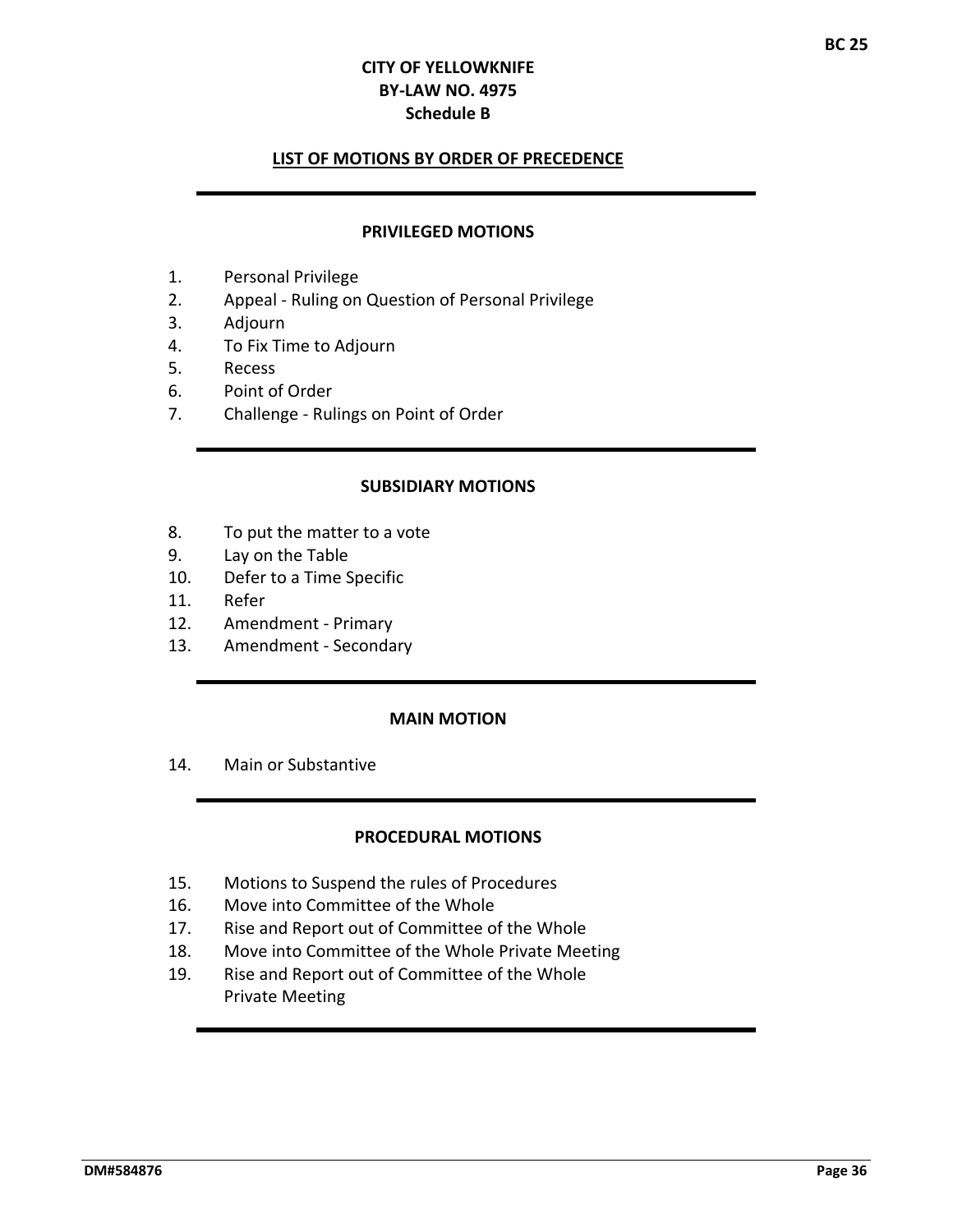#### **PRIVILEGED MOTIONS FEATURES AND ORDER OF PRECEDENCE**

| <b>MOTION</b>                            | <b>INTERRUPT</b><br><b>MEMBER</b><br><b>HAVING</b><br><b>FLOOR</b> | <b>FIRST</b><br><b>RECOGNIZED</b><br><b>BY THE</b><br><b>PRESIDING</b><br><b>OFFICER</b> | <b>SECONDER</b> | <b>WRITTEN</b><br><b>FORMAT</b> | <b>DEBATABLE</b> | <b>AMENDABLE</b>                  | <b>CAN OTHER</b><br><b>MOTIONS BE</b><br><b>APPLIED TO</b><br>IT? | <b>MAJORITY</b><br><b>REQUIRED</b> | <b>OTHER</b>                                     |
|------------------------------------------|--------------------------------------------------------------------|------------------------------------------------------------------------------------------|-----------------|---------------------------------|------------------|-----------------------------------|-------------------------------------------------------------------|------------------------------------|--------------------------------------------------|
| 1. Privilege                             | <b>YES</b>                                                         | <b>NO</b>                                                                                | <b>NO</b>       | <b>NO</b>                       | <b>NO</b>        | <b>NO</b>                         | <b>MOTION 2</b>                                                   | N/A                                | <b>RULING BY THE</b><br><b>PRESIDING OFFICER</b> |
| 2. Appeal - Ruling of<br>Privilege       | <b>YES</b>                                                         | <b>YES</b>                                                                               | <b>NO</b>       | <b>NO</b>                       | <b>NO</b>        | <b>NO</b>                         | <b>NO</b>                                                         | <b>SIMPLE</b>                      | <b>SEE COMMENT</b>                               |
| 3. Adjourn                               | <b>NO</b>                                                          | <b>YES</b>                                                                               | <b>YES</b>      | <b>NO</b>                       | <b>NO</b>        | <b>NO</b>                         | <b>NO</b>                                                         | <b>SIMPLE</b>                      | <b>SEE COMMENT</b>                               |
| 4. To Fix Time to<br>Adjourn             | <b>NO</b>                                                          | <b>YES</b>                                                                               | <b>YES</b>      | <b>NO</b>                       | <b>NO</b>        | <b>YES-TIME</b><br><b>ELEMENT</b> | <b>NO</b>                                                         | <b>SIMPLE</b>                      | <b>SEE COMMENT</b>                               |
| 5. Recess                                | <b>NO</b>                                                          | <b>YES</b>                                                                               | <b>YES</b>      | <b>NO</b>                       | <b>NO</b>        | <b>YES</b>                        | <b>NO</b>                                                         | <b>SIMPLE</b>                      | N/A                                              |
| 6. Point of Order                        | <b>YES</b>                                                         | <b>YES</b>                                                                               | <b>NO</b>       | <b>NO</b>                       | <b>NO</b>        | <b>NO</b>                         | <b>MOTION 7</b>                                                   | N/A                                | <b>RULING BY THE</b><br><b>PRESIDING OFFICER</b> |
| 7. Challenge Ruling<br>on Point of Order | <b>YES</b>                                                         | <b>YES</b>                                                                               | <b>NO</b>       | <b>NO</b>                       | <b>NO</b>        | <b>NO</b>                         | <b>NO</b>                                                         | <b>SIMPLE</b>                      | <b>SEE COMMENT</b>                               |

#### **COMMENTS:**

1.Appeal of Ruling for Motions 2 and 7 ‐ Mover shall have the right to state the reason for the moving an appeal of the ruling of the Chair.

25.Simple majority is required to approve <sup>a</sup> motion to adjourn <sup>a</sup> meeting of Council even where the meeting has been extended beyond 11:00 p.m.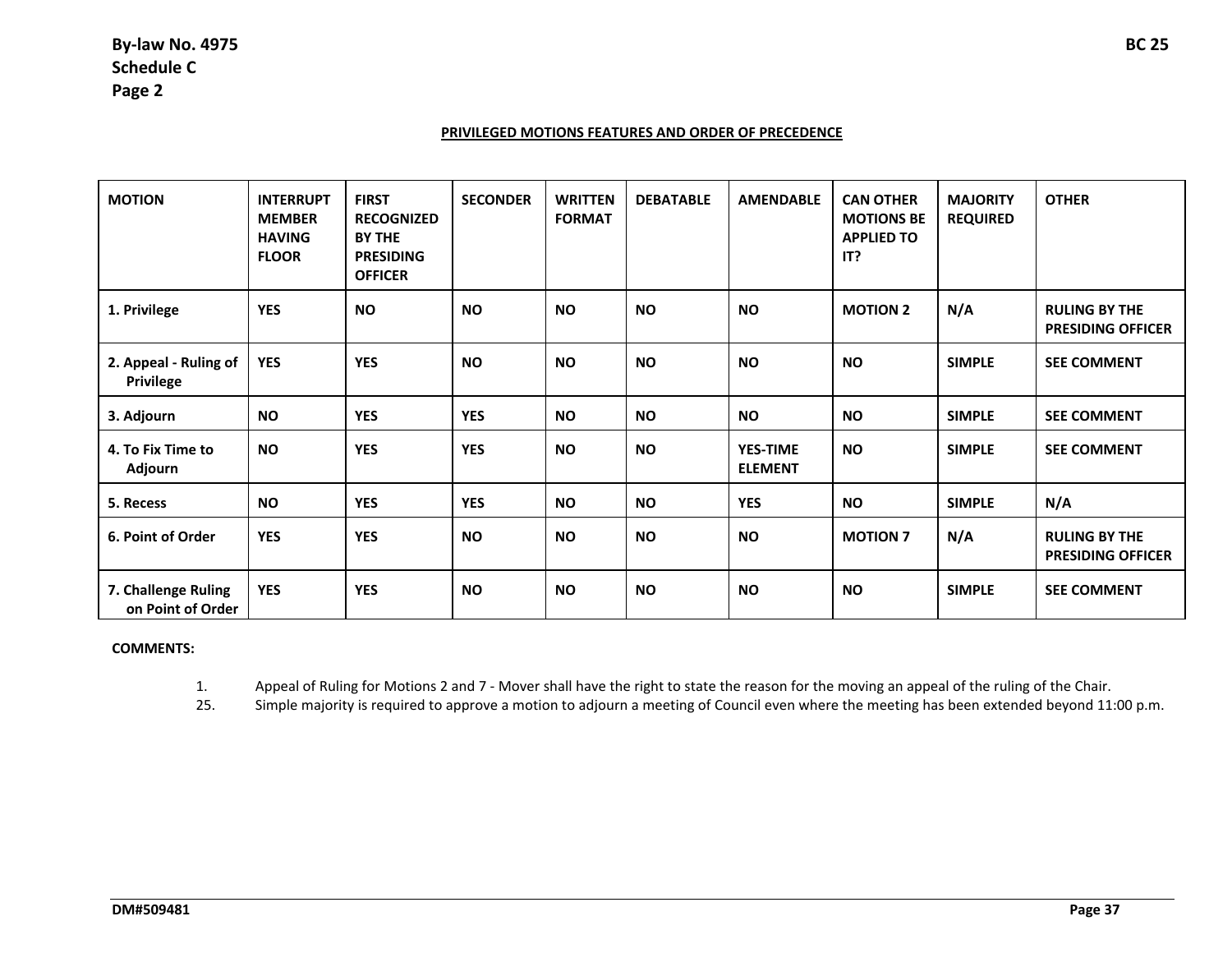#### **SUBSIDIARY MOTIONS FEATURES AND ORDER OF PRECEDENCE**

| <b>MOTION</b>                  | <b>INTERRUPT</b><br><b>MEMBER</b><br><b>HAVING</b><br><b>FLOOR</b> | <b>FIRST</b><br><b>RECOGNIZED</b><br><b>BY THE</b><br><b>PRESIDING</b><br><b>OFFICER</b> | <b>SECONDER</b> | <b>WRITTEN</b><br><b>FORMAT</b> | <b>DEBATABLE</b>   | <b>AMENDABLE</b>                 | <b>CAN OTHER</b><br><b>MOTIONS BE</b><br><b>APPLIED TO</b><br>IT? | <b>MAJORITY</b><br><b>REQUIRED</b>                                    |
|--------------------------------|--------------------------------------------------------------------|------------------------------------------------------------------------------------------|-----------------|---------------------------------|--------------------|----------------------------------|-------------------------------------------------------------------|-----------------------------------------------------------------------|
| 7. To Put the Matter to a Vote | <b>NO</b>                                                          | <b>YES</b>                                                                               | <b>YES</b>      | <b>YES</b>                      | <b>NO</b>          | <b>NO</b>                        | <b>NO</b>                                                         | <b>SIMPLE</b>                                                         |
| 8. Lay on the Table            | <b>NO</b>                                                          | <b>YES</b>                                                                               | <b>YES</b>      | <b>YES</b>                      | <b>SEE COMMENT</b> | <b>NO</b>                        | <b>NO</b>                                                         | <b>SIMPLE</b>                                                         |
| 9. Defer to a Time Specific    | <b>NO</b>                                                          | <b>YES</b>                                                                               | <b>YES</b>      | <b>YES</b>                      | <b>SEE COMMENT</b> | YES-TIME<br><b>ELEMENT</b>       | <b>MOTION</b><br>11 and 12                                        | <b>SIMPLE</b>                                                         |
| 10. Refer                      | <b>NO</b>                                                          | <b>YES</b>                                                                               | <b>YES</b>      | <b>YES</b>                      | <b>SEE COMMENT</b> | <b>YES</b>                       | <b>MOTION</b><br>11 and 12                                        | <b>SIMPLE</b>                                                         |
| 11. Amendment (Primary)        | <b>NO</b>                                                          | <b>YES</b>                                                                               | <b>YES</b>      | <b>YES</b>                      | <b>YES</b>         | <b>YES SEE</b><br><b>COMMENT</b> | <b>MOTION</b><br>8, 9, 10 and 12                                  | <b>SIMPLE UNLESS</b><br><b>OTHERWISE PROVIDED IN</b><br><b>BY-LAW</b> |
| 12. Amendment (Secondary)      | <b>NO</b>                                                          | <b>YES</b>                                                                               | <b>YES</b>      | <b>YES</b>                      | <b>YES</b>         | <b>NO</b>                        | <b>NO</b>                                                         | <b>SIMPLE</b>                                                         |
| 13. Main or Substantive        | <b>NO</b>                                                          | <b>YES</b>                                                                               | <b>YES</b>      | <b>YES</b>                      | <b>YES</b>         | <b>YES</b>                       | <b>ALL</b><br><b>SUBSIDIARY</b><br><b>MOTIONS</b>                 | <b>SIMPLE UNLESS</b><br><b>OTHERWISE</b><br><b>PROVIDED IN BY-LAW</b> |

#### **COMMENTS:**

- Motion 8,9 and 10 ‐ Debate is limited to the merits or the desirability to approve these individual motions.
- Motion 11 -Amendment (Primary) - For the purpose of amendments relating to time, order of precedence shall be given to the motion having the longest period of time.
- Motion 11 -Amendment (Primary) - For the purpose of amendments relating to amounts, order of precedence shall be give to the motion having the largest amount.